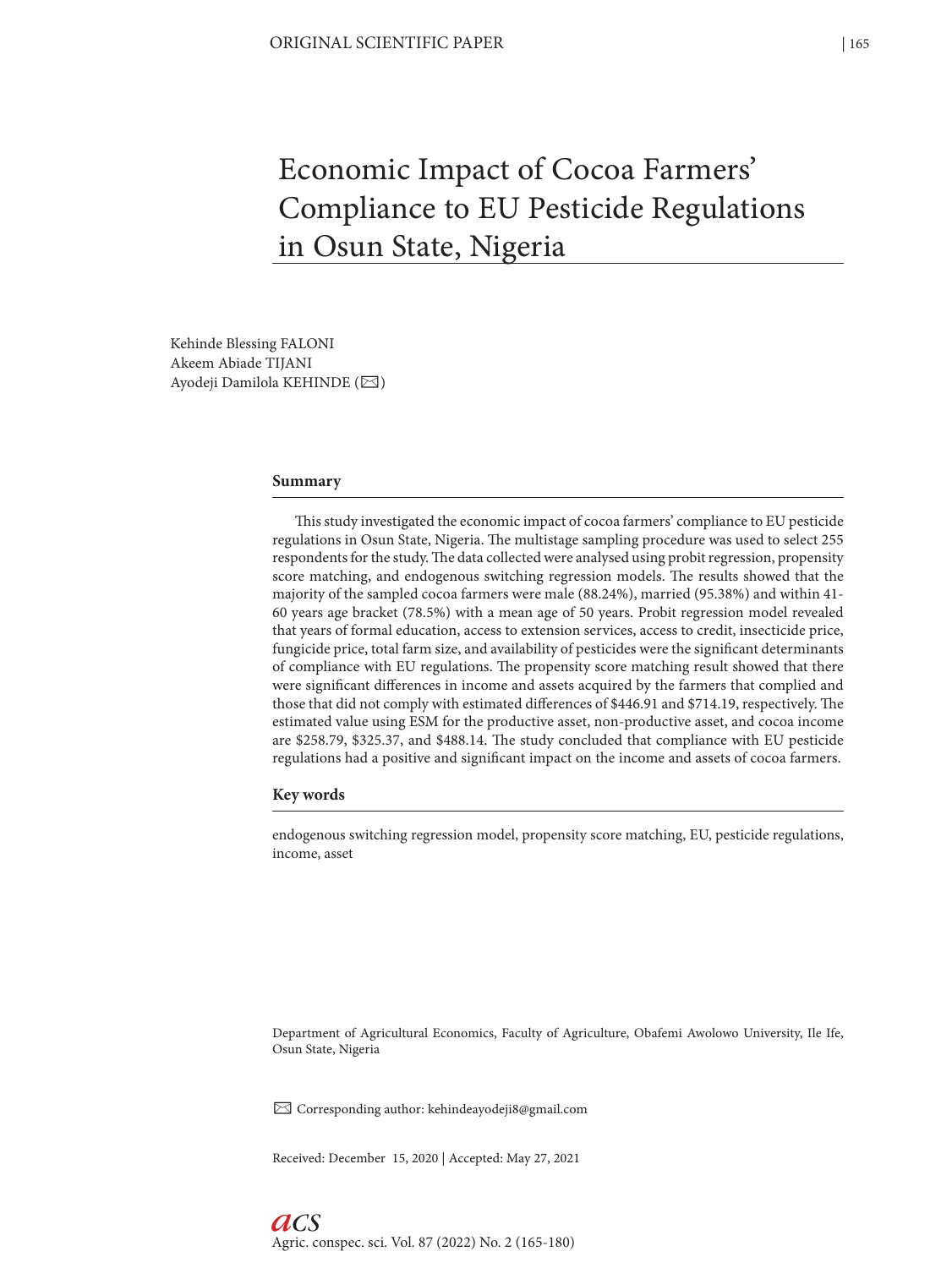# **Introduction**

Cocoa (*Theobroma cacao*) is a vital cash crop cultivated in the humid regions of Africa, South America, Asia, and the Caribbean (ICCO, 2018), but it is mostly consumed in developed countries in form of chocolate, butter, liquor, cake, powder, etc. For instance, more than 85% of the cocoa beans consumed by European countries are imported from Africa, including Nigeria. The cocoa product contains proteins, carbohydrates, vitamins, fats, and some minerals that exhibit health benefits (Kehinde and Adeyemo, 2017). This is ascribed to the fact that copious users of cocoa have low rates of cancer and heart disease. Also, cocoa has a unique colour, taste, and appealing aroma, which makes it a choice raw material to many food processing industries in terms of adding extra colour and flavour to many food products (ICCO, 2005; CBI, 2016). The distribution of cocoa beans from the producers, especially smallholder farmers to food processing industries, especially in Europe generates substantial income for more than five million different actors (such as cocoa exporters, marketers, warehouse agents, transporters, and farmers) along the cocoa supply chain (ICCO, 2018).

However, smallholder cocoa farmers play important roles in cocoa production in Nigeria, accounting for close to 95% of total cocoa production in the country while cultivating 1-3 hectares of farmland on average in different cocoa-producing states in Nigeria (ICCO, 2018). Cocoa in Nigeria is mostly grown in eighteen states of the country namely: Ondo, Osun, Cross River, Oyo, Edo, Ekiti, Ogun, Kwara, Delta, Abia, Kogi, Akwa Ibom, Taraba, Rivers, Lagos, Bayelsa, Imo, and Adamawa as shown in Table 1. According to the National Analysis on agricultural exportable commodities carried out by the National Bureau of Statistics (NBS), Central Bank of Nigeria (CBN), Federal Ministry of Agriculture and Rural Development (FMARD), and Federal Ministry of Trade and Investment (FMTI), (2013) Osun State alone harvested 74.10 metric tonnes of cocoa from 251.3 hectares of land, while the country as a whole harvested 370,010.00 metrics tonnes of cocoa from 1,363,600 hectares of land. As shown in Table 1, Osun State is the second leading producer of cocoa in Nigeria.

**Table 1.** Cocoa output and areas cultivated by cocoa-producing states in Nigeria

| S/N              | States                            | Area ('000 hectares) | % Area   | Production ('000 metric tonnes) | Production (%) |
|------------------|-----------------------------------|----------------------|----------|---------------------------------|----------------|
| $\mathbf{1}$     | Ondo                              | 321.97               | 23.61    | 92.22                           | 24.92          |
| $\overline{2}$   | Osun                              | 251.3                | 18.43    | 74.1                            | 20.03          |
| $\mathfrak{Z}$   | Cross River                       | 327.91               | 24.05    | 69.42                           | 18.76          |
| $\overline{4}$   | Ekiti                             | 98.15                | 7.20     | 36.46                           | 9.85           |
| 5                | Oyo                               | 109.03               | $8.00\,$ | 36.06                           | 9.75           |
| 6                | $\operatorname{Edo}$              | 104.77               | 7.68     | 23.68                           | 6.40           |
| $\boldsymbol{7}$ | Ogun                              | 92.76                | 6.80     | 19.9                            | 5.38           |
| $\,8\,$          | Taraba                            | 10.53                | 0.77     | 4.89                            | 1.32           |
| $\boldsymbol{9}$ | Delta                             | 11.52                | 0.85     | 3.93                            | 1.06           |
| $10\,$           | Abia                              | 14.49                | $1.06\,$ | 3.34                            | 0.90           |
| $11\,$           | $\operatorname{Adamawa}$          | 5.34                 | 0.39     | 1.65                            | 0.45           |
| $12\,$           | Kwara                             | 5.14                 | 0.38     | 1.43                            | 0.39           |
| $13\,$           | Akwa-Ibom                         | 5.35                 | 0.39     | 1.25                            | 0.34           |
| $14\,$           | Kogi                              | 3.84                 | $0.28\,$ | 1.06                            | 0.29           |
| $15\,$           | Rivers                            | 0.18                 | $0.01\,$ | $0.3\,$                         | 0.08           |
| $16\,$           | Lagos                             | 0.97                 | $0.07\,$ | $0.2\,$                         | 0.05           |
| 17               | Bayelsa                           | 0.32                 | $0.02\,$ | 0.09                            | 0.02           |
| $18\,$           | $\operatorname{Im} \! \mathrm{o}$ | $\rm 0.04$           | $0.00\,$ | $0.01\,$                        | 0.03           |
|                  | National                          | 1,363.60             | 100%     | 370.01                          | 100%           |

Source: Author's compilation and calculation from NBS/CBN/FMARD and FMTI (2013)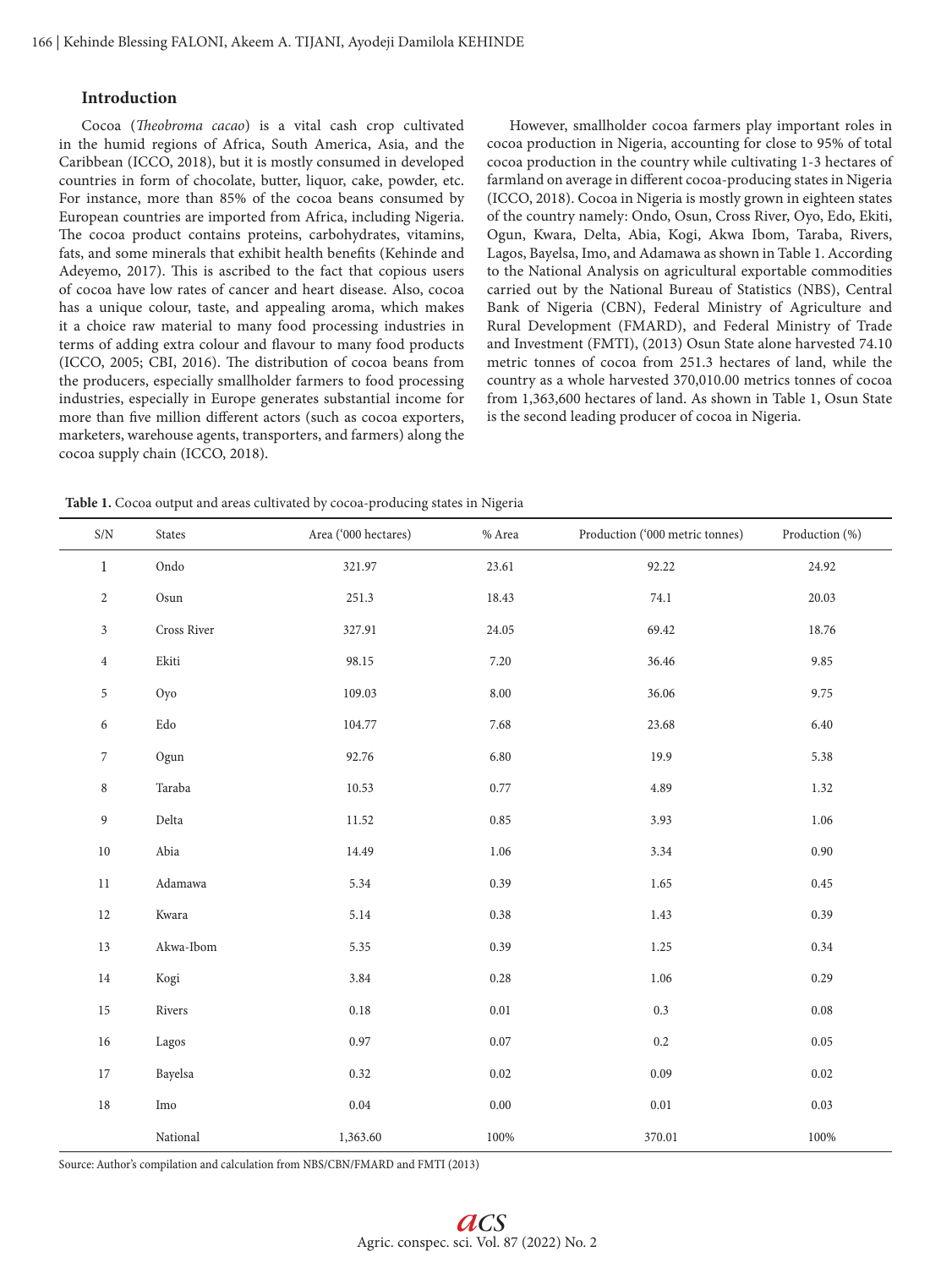The cocoa production process in Osun State can be characterized into planting, harvesting, pod-breaking, fermentation, drying, bagging, storage/warehousing, and fumigation. However, each of these production processes, if not properly or carefully carried out, can contaminate cocoa beans that get to the final consumers. For instance, during production, cocoa beans can be contaminated through the practice of barred pesticides to prevent pests and diseases resulting in excess pesticide residues and heavy metals like cadmium, mercury, and lead far beyond the stipulated limit; while during pod-breaking, bruises or injuries to cocoa beans resulting from the use of machete or any sharp object can predispose cocoa beans to mycotoxin attack. Also, the issue of polycyclic aromatic hydrocarbon (PAH) which has to do with food safety risks can either upshot when cocoa beans are fermented and transported with contaminated bags or when they are dried along the roadside (COCOBOD, 2013; CBI, 2016, Tijani and Masuku, 2019).

End users of cocoa and its products across the globe are becoming food safety conscious, as interrelated to the usage of pesticides in the processing and production of cocoa that may be hazardous to their health. According to Mokwunye et al. (2012), Ugwu et al. (2015), and Kehinde and Tijani (2021), close to 20,000 deaths and 735,000 severe illness occurred as a result of cocoa contaminations resulting from inappropriate pesticide application and handling. In a bid to safeguard the health of people in European union member states, the European Union implemented a policy on pesticide regulations to measure and monitor the safety and quality of food consumed in the region (Aikpokpodion et al., 2012; Agritrade, 2013), most especially food products imported from other parts of the world including cocoa beans. In January 2008, the EU issued a new European Union Legislation on Maximum Residue Levels (MRLs) for pesticides (Regulation 149/2008/ EEC) permissible in food products, including cocoa, before it enters the markets of European countries. Following this, Nigeria saw a decline of 36% in its cocoa export to the EU (Tijani and Masuku, 2019). Nigeria's average cocoa beans export to the EU before the year 2008 was 202,000 metric tonnes and currently, the average export to the region is about 196,000 metric tonnes (FAOSTAT, 2019). This could be attributed partly to new import regulations concerning the European Union's level of pesticides (CBI, 2016).

In order to curb future trade barrier that can further limit access of cocoa beans from Nigeria to the EU market because of the regulations, the government put in place guidelines through appropriate agencies and bodies like NAFDAC and CRIN to ensure the safety and quality of cocoa beans production in Nigeria in line with the EU regulations. One of the outcomes was cocoa farm certification compliance for sustainable cocoa production to encourage compliance with the EU regulation on MRLs. Akinwale, Ojerinde, and Owoade (2019) researched on farm certification compliance for sustainable cocoa production. Their result shows that 27% of the respondents do not comply with the recommended fertilizer application, 21% moderately comply with regular record keeping. However, there is a dearth of information on the factors that influence cocoa farmers' compliance and the effects of farmers' compliance to regulations on cocoa farmers' income and assets in Nigeria. Consequently, this research seeks to fill the gap in knowledge on the economic impact of cocoa farmers' compliance to European Union regulations in Osun State. Specifically, the research profiled the socioeconomic characteristics of cocoa farmers, determined the factors affecting compliance with the EU pesticides regulations and determined the effect of compliance with the EU pesticide regulations on income and assets of cocoa farmers.

### **Materials and Methods**

### **Study Area**

The study was conducted in Osun State. The State lies between latitude 7.0° and 9.0° N and longitude 2.8° and 6.8° E in Southwestern Nigeria. It is bounded by Kwara State to the North, Ogun State to the South, and Ondo State to the East, Oyo State to the West (Fig. 1). The total population of the State is 3,416,959 persons with a landmass of  $9,251 \text{ km}^2$  (NPC, 2006). the State covers an area of about 8,602 km<sup>2</sup> of land (World Bank, 2015). The State consists of three agro-ecological zones: derived savannah (Osogbo), savannah (Iwo), and rain forest (Ife/Ijesa) zone under the Osun State Agricultural Development Programme (OSSADEP). The soil in the area is classified as vastly ferruginous tropical red soils subterranean rocks. The well-drained clay soils of the hillcrest and slopes are the best soils for cocoa cultivation in the area (Sofoluwe et al., 2013).

#### **Sampling Procedure and Sampling Size**

A multistage sampling procedure was used to select respondents for the study. The first stage involved a purposive selection of three LGAs which are Atakumosa West, Ilesha East, and Ife East, based on the prevalence of cocoa production in these areas (Akinnagbe, 2015). At the second stage, five villages from each of the selected LGAs were selected using simple random sampling. The communities selected from each LGAs include Osu, Ifewara, Iloro, Ayetoro, and Agunja (Atakumosa West); Araromi, Oke sa, Ayeso, Egbeide, and Idasa (Ilesha East); Okerere, Keredolu, Yekemi, Fadaka, and Oke bode (Ife East) as shown in Fig. 1. At the third stage, 17 cocoa farmers were randomly selected from each of the selected villages. A total of two hundred and fiftyfive (255) respondents were administered questionnaires for the study. A total of two hundred and fifty-five (255) copies of the questionnaire were administered to cocoa farmers in the study area. However, only two hundred and thirty-eight (238) copies of the questionnaire were retrieved and used for the analysis.

#### **Analytical Techniques**

Analytical methods employed in this study include probit regression, endogenous switching regression models and propensity score matching. Firstly, data were analysed using descriptive statistics in order to describe socio-economic characteristics of the cocoa farmers. To determine the factors affecting compliance with EU pesticide regulations, the probit regression model was carried out. Endogenous switching regression model and propensity score matching were used to analyze the impact of compliance to EU pesticides regulation on the income, and asset of cocoa farmers.

## **Probit Model**

The probit model was used to determine the factors affecting compliances with the EU pesticides regulations.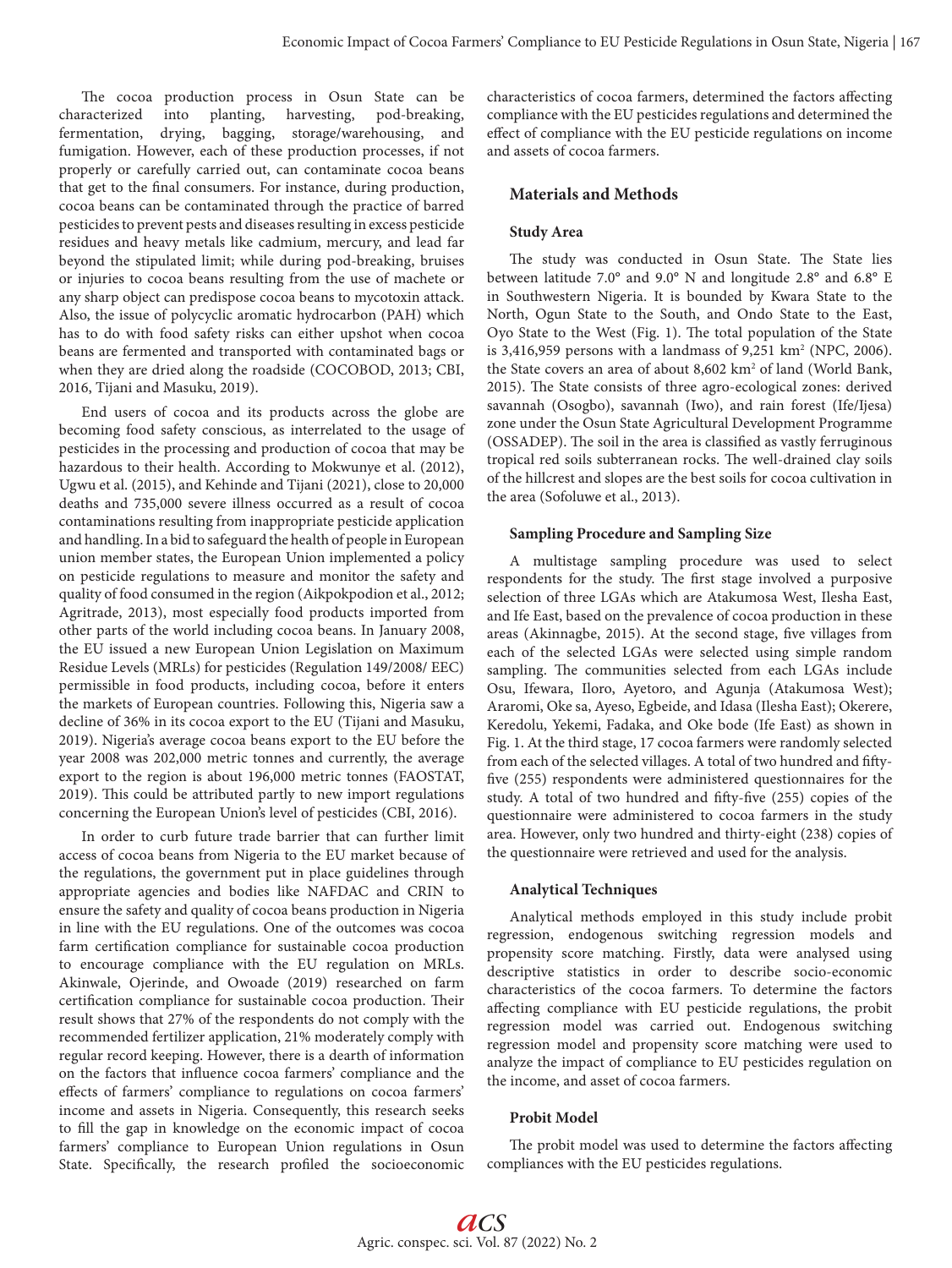

**Figure 1.** Map of Osun State

Source: Google Map, 2019 Accessed from https://www.researchgate.net/figure/Map-of-Osun-State-Nigeria-Source articlesapuborgsors\_fig1\_322661602 6/5/2019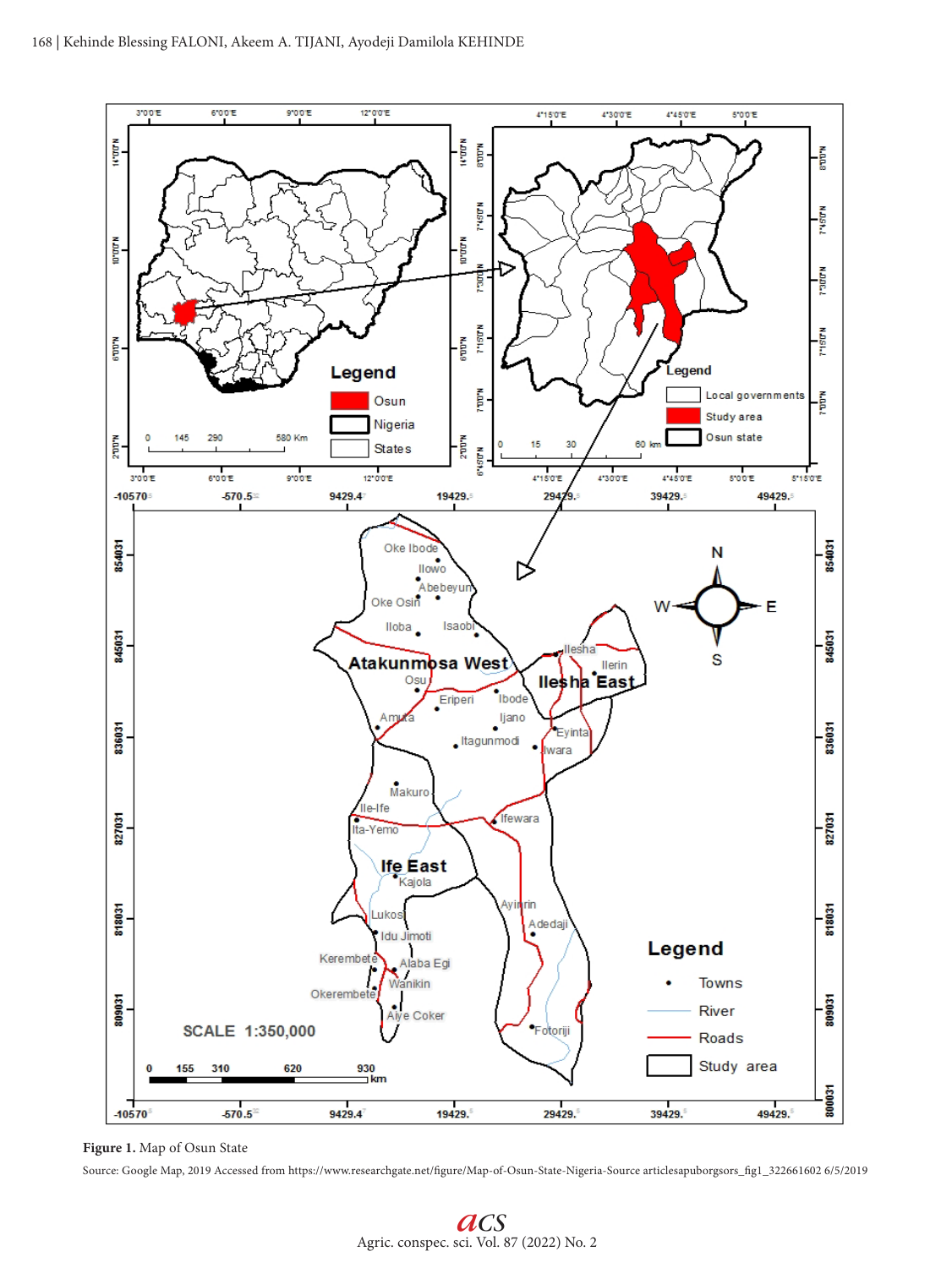The model is specified explicitly as follows:

$$
\begin{array}{l} Y = b_{0} + b_{1}X_{1} + b_{2}X_{2} + b_{3}X_{3} + b_{4}X_{4} + b_{5}X_{5} + b_{6}X_{6} + b_{7}X_{7} + b_{8}X_{8} + b_{9}X_{9} + b_{10}X_{10} + b_{11}X_{11} + b_{12}X_{12} + b_{13}X_{13} + u_{i} \end{array} \tag{1}
$$

where:

Y is the dependent variable which is cocoa farmers' compliance with EU regulation (Complied =1, otherwise=0).

The definition of independent variables is:

 $X_1 = Age$  (years);  $X_2 = Gender$  (male=1, otherwise=0);  $X_3 =$ Education (Years of formal education);  $X<sub>4</sub>$  = Household size (number);  $X_5$  = Extension services (yes=1, no=0);  $X_6$  = Farming experience (years);  $X_7$  = Access to credit (yes=1, no=0);  $X_8$  = Availability of pesticide (yes=1, no=0);  $X_{9}$  = Primary Occupation (farming=1, otherwise=0);  $X_{10}$  = Membership of cocoa organization (yes=1, no=0);  $X_{11}$  = Fungicide cost/ha (N);  $X_{12}$  = Insecticide cost/ha (N);  $X_{13}$  = Farm size (ha); U<sub>i</sub> = error term.

Additionally, marginal effects are estimated to measure instantaneous effects of changes in any explanatory variable on the predicted probability of being participated, while holding other variables constant. The marginal effects are computed as:

$$
\beta_m = \Pr\left[\frac{\delta(\beta_i X_i + \varepsilon_i)}{\delta \beta X_i}\right] \beta_i \text{ for continuous independent var tables} \quad (2)
$$

$$
\beta_m = \Pr[\gamma_i = 1] - \Pr[\gamma_i = 0] \text{ for binary var }iables \tag{3}
$$

# **Propensity Score Matching and Endogenous Switching Regression**

The impact of EU pesticide regulations on cocoa farmers' income and their asset is estimated using PSM and ESRM. PSM is utilized to evaluate the factual impact of the regulations. PSM attempts to measure the change between the outcome variables of the adopters and the non-adopters with analogous inherent characteristics, but cannot detect unobservable bias, since PSM only controls the selection bias that is directly due to observable variables. When there are unobserved variables which influence both the adoption decision and the outcome variables at the same time, a "hidden bias" or "unobservable selection" bias may occur and the PSM estimator will no longer be consistent. To control bias in self-selection, and account for endogeneity neglected by PSM, endogenous switching regression model was used to fill this gap which has been neglected by many authors. Apparently, this is the first research that utilized both PSM and ESRM approaches to evaluate the impact of EU pesticide regulations on the income and assets of cocoa farmers.

### **Propensity Score Matching**

The rationale behind the use of the matching method is to find a group of treated respondents (in our case, cocoa farmers that comply with EU pesticide regulation) that are similar to the control group (in our case, farmers that do not comply with EU pesticide regulation) in all applicable pre-treatment characteristics such that the only difference between the two groups is the one that received treatment (compliance to EU pesticide regulation) and the other did not receive treatment (non-compliance to EU pesticide regulation). Hence, PSM is a quasi-experimental method that screens self-selection which normally occurs when regulations are not distributed and self-selection into compliance occurs (Akinola and Sofoluwe, 2012; Sofoluwe et al., 2013; Kehinde and Kehinde, 2020).

Evaluating the mean impact of compliances with the EU pesticide regulation on income and asset of cocoa farmers, the propensity score was calculated using probit regression model given as follows:

$$
P(X) = Pr (D = 1 / X) = E
$$
 (4)

where  $D = \{0, 1\}$  is cocoa farmers' compliance with EU pesticides regulation

i.e,  $D = 1$  if complied

 $D = 0$ , if not

 $X =$  is a set of explanatory variables.

These variables are those expected to jointly determine the probability to comply with EU regulation and its impact on income and assets. The primary parameter in the quasiexperimental context is the average treatment effect (ATT) for the treated population which is stated as follows:

$$
ATT = E(\Delta Y \mid D = 1, X) \tag{5}
$$

$$
ATT = E(Y_1 - Y_2 | D = 1, X)
$$
 (6)

$$
ATT = E(Y1 | D = 1, X) - E(Y0 | D = 1, X)
$$
 (7)

where:

 $Y_1$  = value of the outcome (asset and income) when the respondents comply with EU pesticide regulations;  $Y_0$  = value of the outcome (asset and income) when the respondents do not comply with EU pesticide regulations;  $X =$  is a set of conditioning variables on which the subjects were matched;  $D = 1$  compliance (treatment),  $D = 0$  noncompliance (control).

Following the unobserved nature of the estimation,  $E(Y|D =$ *1, X)* = mean outcome when farmers comply with the regulation can be determined while  $E(Y_0 | D = 1, X)$  = mean outcome when farmers do not comply with the regulation cannot be determined but

$$
\tau = E(Y_1 | D = 1) - E(Y_0 | D = 0)
$$

can be estimated through a biased estimator of *τATT.*

To achieve the conditional independence assumption (CIA), τ can be given as

$$
Y_{\iota}Y_{\iota}L|D|Z\tag{8}
$$

The expected effects of compliance on the outcome variables can be expressed as follows:

$$
\tau A T T(z) = (Y_i - Y_o)|z)
$$
\n(9)

The mean adoption effect can be expressed as: *τ = E{τ(z)}* The estimation of the mean effect of the treatment through the (10)

mean difference in the outcome of the matched sets is written as follows:

$$
ATT = E(Y1 | D=1, P(X)) = E(Y0 | D=0, P(X))
$$
 (11)

$$
ATE = E(Y_1 | D=1, P(X)) - E(Y_0 | D=0, P(X))
$$
 (12)

Three matching methods were employed to evaluate the ATT. The matching methods were nearest neighbour matching; radius matching and kernel matching.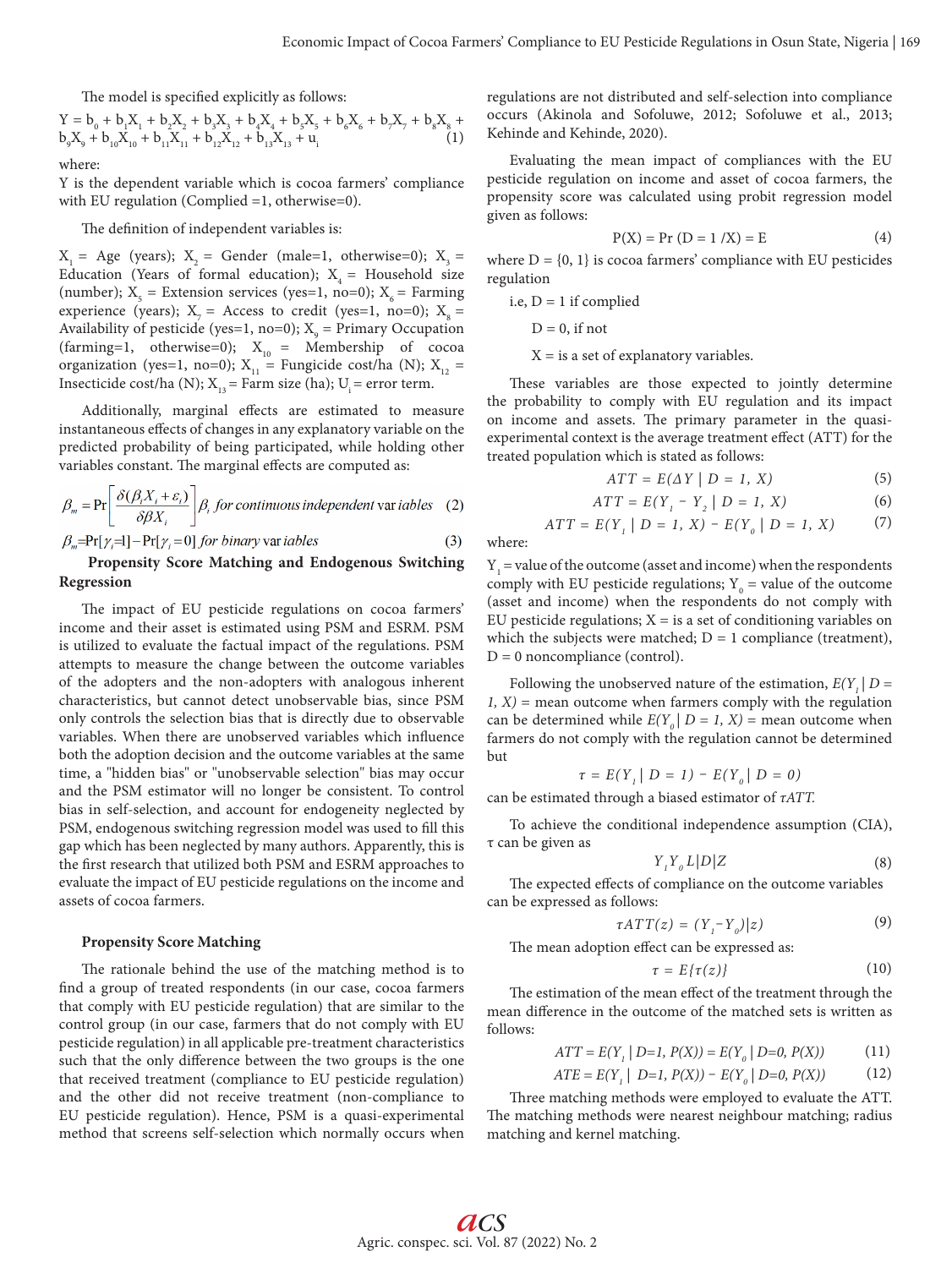## **Endogenous Switching Regression**

ESRM is expected to correct for unobserved bias. Using the ESRM, it is possible to estimate the impact of non-random selection of farmers who complied and the selection biases that are hidden in Ordinary Least Square (OLS) estimates of compliance effects. It can also be used to predict how cocoa farmers would fare if they were put in another condition. The model is adapted from Lokshin and Sajaia, (2004). "The binary decision choice of cocoa farmers' compliance conditional on observed covariates was first specified

$$
I_{i}=1 \t\t \text{if } \gamma Z_{i} + u_{i} > 0
$$
  
\n
$$
I_{i}=0 \t\t \text{if } \gamma Z_{i} + u_{i} \le 0
$$
  
\n
$$
\text{Regime1: } y_{1i} = \beta_{i} X_{1i} + \epsilon_{1i} \t\t \text{if } I_{i}=1 \t\t (13)
$$

$$
Regime2: y_{2i} = \beta_1 X_{2i} + \epsilon_{2i} \text{ if } I_i = 0 \tag{14}
$$

Here,

 $y_{ii}$  = dependent variables;

 $X_{1i}$  and  $X_{2i}$  = vectors of weakly exogenous variables;

 $\beta$ <sub>*,</sub>*,  $\beta$ <sub>2</sub>, and *γ* = vectors of parameters.</sub>

We assume that  $U_i$ ,  $\epsilon_{ii}$  and  $\epsilon_{2i}$  have a trivariate normal distribution with mean vector zero and covariance

$$
\Omega = \begin{bmatrix} \sigma_u^2 & \sigma_{1u} & \sigma_{2u} \\ \sigma_{1u} & \sigma_1^2 & . \\ \sigma_{2u} & . & \sigma_2^2 \end{bmatrix}
$$

where,

 $\sigma_u^2$  = selection equation error term

 $\sigma_1^2$  and  $\sigma_2^2$  =continuous equations error terms

 $\sigma_{1u}$  = covariance of ui and  $\epsilon_{1i}$ 

 $\sigma_u^2$  = covariance of ui and  $\epsilon_{2i}$ 

The covariance between  $\epsilon_{ij}$  and  $\epsilon_{2i}$  is not defined, as  $y_{ij}$  and  $y_{2i}$ are never observed simultaneously. We can assume that  $\sigma_u^2 = 1$  (*y* is estimable only up to a scalar factor). The estimation is done by the Full Specification of the Maximum Likelihood Model. This model also estimated the treatment effect on treated and untreated. The log-likelihood function is written as follows:

$$
InL = \sum_{l} \left( I_{i} W_{i} \left[ In\{F(\eta_{1i})\} + Ln\left\{ \frac{f(\frac{c_{1i}}{\sigma_{1}})}{\sigma_{1}} \right\} \right] \right) + (1 - \text{li}) W_{i} \left[ Ln\{f(\eta_{2i})\} + In\left\{ \frac{f(\frac{c_{1i}}{\sigma_{2}})}{\sigma_{2}} \right\} \right] \right)
$$
(15)

where *F(.)* and *f(.)* are respectively the density and cumulative density functions.  $W_{i}$  is optional. Also, we have that:

$$
\eta_{ji} = \frac{\gamma Z_i + \rho_j \epsilon_{ji}/\sigma_j}{\sqrt{1 - \rho_j^2}} \qquad j = 1,2
$$

where  $\rho_{\hat{j}}$  is the coefficient of correlation between  $\epsilon_{\hat{j}}$  and u.

The results of ESRM can also be used to generate conditional expectations which will provide a concise measure of any differences among cocoa farmers based on the compliance to EU pesticide (Araar, 2015). The following expressions are considered:

$$
E(y_{ik} | I_k = 1, X_k) = X_{ik} B_i + \rho_i \sigma_i f(Z_k \gamma) / F(\gamma Z_k)
$$
 (16)

$$
E(y_{ik} | I_k = 0, X_k) = X_{2k} B_i - \rho_i \sigma_i f(Z_k y) / \{1 - F(Z_k y)\} \tag{17}
$$

$$
E(y_{2k} | I_k = 1, X_k) = X_{2k} B_2 + \rho_2 \sigma_2 f(Z_k \gamma) / F(Z_k \gamma)
$$
 (18)

$$
E(y_{2k} | I_k = 0, X_k) = X_{2k} B_2 - \rho_2 \sigma_2 f(Z_k \gamma) / \{1 - F(Z_k \gamma) \tag{19}
$$

# **Results and Discussion**

#### **Socioeconomic Characteristics of Respondents**

The socioeconomic characteristics of sampled cocoa farmers are presented in Table 2. It shows that the majority of the respondents (88.24%) are male as expected, as cocoa production is subjugated by male farmers in the study area. This is so probably because women do not usually have access to land based on cultural settings and their role mostly in cocoa production is confined to fermentation and drying of cocoa beans. This result is also in accordance with Osarenren et al. (2016). Most (41.60%) of the cocoa farmers are within the age range of 41-50 with a mean age of 50 years. This suggests that most of the sampled farmers are still in their economic active age and this could have a positive impact on cocoa production. Household size refers to the number of people living together under one roof and sharing and eating from the same pot. The majority (68.49%) of the respondents have a household size of 5-8 members and the mean household size is 7. Education is the very key to farmers' compliance with EU regulation. The Table also revealed that about 38% have secondary education. This infers that the literate farmers are involved in cocoa production. The Table further divulges that the majority (46%) of the cocoa farmers are smallholder farmers with less than 6 hectares. This implies that the farmers are resource-poor, which may affect the level of compliance with the EU pesticide regulation. About 51% of the respondents are members of farmers' association which could help in the diffusion of information and implementation of innovations. However, about 87% of the respondents did not have access to credit, which could also pose a threat to compliance of the respondents with the EU pesticide regulation. Also, the majority (61%) of the respondents had no access to extension agents. However, an NGO called "Olakoko" was responsible for the training of the farmers in collaboration with Sucden-Starlink. They met with some of the sampled farmers fortnightly, intending to comply with the EU pesticide regulations.

## **Factors Affecting Compliance with the EU Pesticide Regulations**

The result of the factors affecting compliance with the EU pesticide regulations is shown in Table 3. The Chi-square estimate (124.23) with a value of 0.0000 shows that the model is statistically significant at 1% level. Out of the thirteen independent variables used in the model, seven variables are significant in determining compliance with the EU pesticide regulations. The variables are years of formal education, extension services, access to credit, insecticide price, fungicide price, farm size and availability of pesticides. As expected, years of education, extension service, access to credit, availability of approved pesticides and farm size have a positive and significant effect on compliance with the EU pesticide regulations. Years of formal education have a significant effect on the probability of a farmer complying with the regulation. The marginal effect was 0.01 meaning that a unit increase in years of formal education will increase the probability of farmers complying with the regulations by 0.01unit. This is expected because education enables farmers to understand what the regulation entails thus increasing the probability of compliance. This result is also inconsonant with Abankwah et al, (2010). Farmers' access to extension services has a positive effect on compliance with the EU pesticide regulations.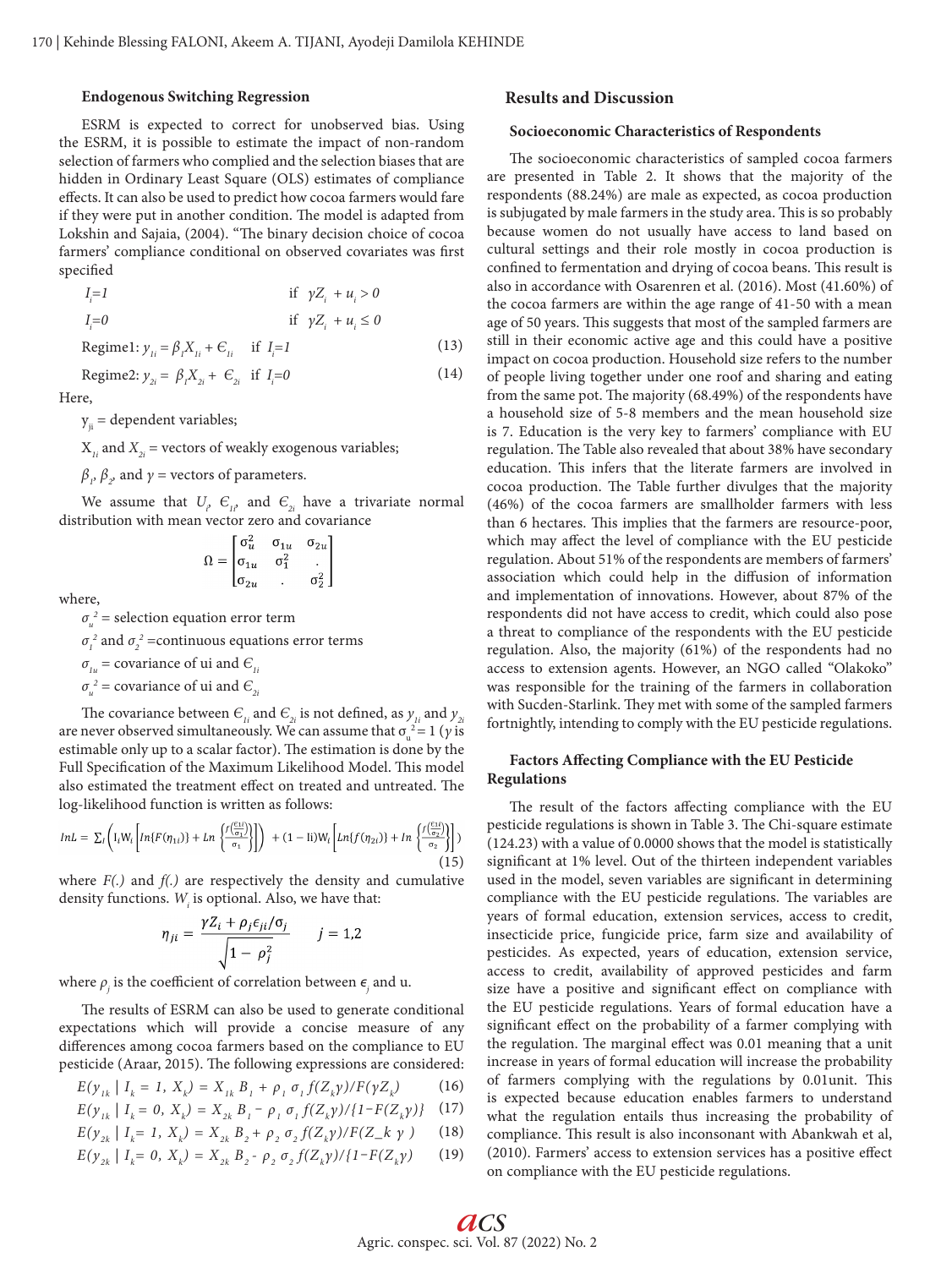**Continued. Table 2.**

| Variables        | Frequency                    | Percentage | Variables          | Frequency                                  | Percentage                                                                                                                             |  |
|------------------|------------------------------|------------|--------------------|--------------------------------------------|----------------------------------------------------------------------------------------------------------------------------------------|--|
|                  | Gender                       |            |                    | Farm size                                  |                                                                                                                                        |  |
| Male             | 210                          | 88.24      | < 6                | 50                                         | 21.01                                                                                                                                  |  |
| Female           | 28                           | 11.76      | $6 - 11$           | 92                                         | 38.66                                                                                                                                  |  |
| <b>Total</b>     | 238                          | 100        | $11 - 16$          | 42                                         | 17.65                                                                                                                                  |  |
|                  | Age                          |            | $16 - 21$          | 43                                         | 18.07                                                                                                                                  |  |
| < 40             | 34                           | 14.29      | >21                | 11                                         | 4.62                                                                                                                                   |  |
| $41 - 50$        | 99                           | 41.60      | <b>Total</b>       | 238                                        | 100                                                                                                                                    |  |
| $51-60$          | 87                           | 36.55      | Mean               | 10.99                                      |                                                                                                                                        |  |
| 61-70            | 17                           | 7.14       |                    | Membership of association                  |                                                                                                                                        |  |
| > 70             | $\mathbf{1}$                 | 0.42       | Yes                | 122                                        | 51.26                                                                                                                                  |  |
| Total            | 238                          | 100        | No                 | 116                                        | 48.74                                                                                                                                  |  |
| Mean             | 50.15                        |            | Total              | 238                                        | 100                                                                                                                                    |  |
|                  | Household size (Actual Size) |            | Access to credit   |                                            |                                                                                                                                        |  |
| $1-4$            | 19                           | 7.88       | Yes                | 32                                         | 13.45                                                                                                                                  |  |
| $5 - 8$          | 163                          | 68.49      | No                 | 206                                        | 86.55                                                                                                                                  |  |
| $9 - 12$         | 38                           | 15.97      | <b>Total</b>       | 238                                        | 100                                                                                                                                    |  |
| >12              | 18                           | 7.56       |                    | <b>Access to extension</b>                 |                                                                                                                                        |  |
| Total            | 238                          | 100        | Yes                | 93                                         | 39.08                                                                                                                                  |  |
| Mean             | 7.39                         |            | No                 | 145                                        | 60.92                                                                                                                                  |  |
|                  | Years of formal education    |            | Total              | 238                                        | 100                                                                                                                                    |  |
| $\boldsymbol{0}$ | 45                           | 18.91      |                    |                                            |                                                                                                                                        |  |
| $1 - 6$          | 61                           | 25.63      |                    |                                            | The marginal effect was 0.06, which means that an increase                                                                             |  |
| $7 - 12$         | 91                           | 38.24      |                    |                                            | in access to extension services will increase the likelihood of<br>compliance by 0.06 units. This outcome is likewise in accordance    |  |
| >12              | 41                           | 17.23      |                    |                                            | with findings from Alabi et al. (2014) and Adekunle et al.                                                                             |  |
| <b>Total</b>     | 238                          | 100        |                    |                                            | (2017), that farmers who have contact with extension services<br>or participated in agricultural activities (attending agricultural    |  |
| Mean             | 8.52                         |            |                    |                                            | meetings, demonstration plots, and field day) are expected to have<br>access to profitable information and practices. Therefore, they  |  |
|                  | Farming experience           |            |                    |                                            | are more likely to comply than their counterparts who had no                                                                           |  |
| $1 - 10$         | 7                            | 2.94       | extension contact. |                                            |                                                                                                                                        |  |
| $11 - 20$        | 70                           | 29.41      |                    |                                            | Farmers' access to credit also has a positive influence on<br>compliance with the approved pesticides. The marginal effect             |  |
| $21 - 30$        | 95                           | 39.92      |                    |                                            | was 0.14 meaning an increase in access to credit will increase the<br>probability of compliance by 0.14 unit. Availability of approved |  |
| $31 - 40$        | 47                           | 19.75      |                    |                                            | pesticides has a positive influence on compliance which implies                                                                        |  |
| $41 - 50$        | 14                           | 5.88       |                    |                                            | that if approved pesticides are available, the probability of<br>compliance with the EU pesticide regulations will increase.           |  |
| $51 - 60$        | 5                            | 2.10       |                    |                                            | This means that the availability of approved pesticides is key to                                                                      |  |
| <b>Total</b>     | 238                          | 100        |                    |                                            | compliance. This could be attributed to the fact that most of the<br>farmers had access to approved pesticides through the extension   |  |
| Mean             | 27.62                        |            |                    | agents sponsored by the "Olakoko" project. |                                                                                                                                        |  |

**Table 2.** Socio-economic characteristics of respondents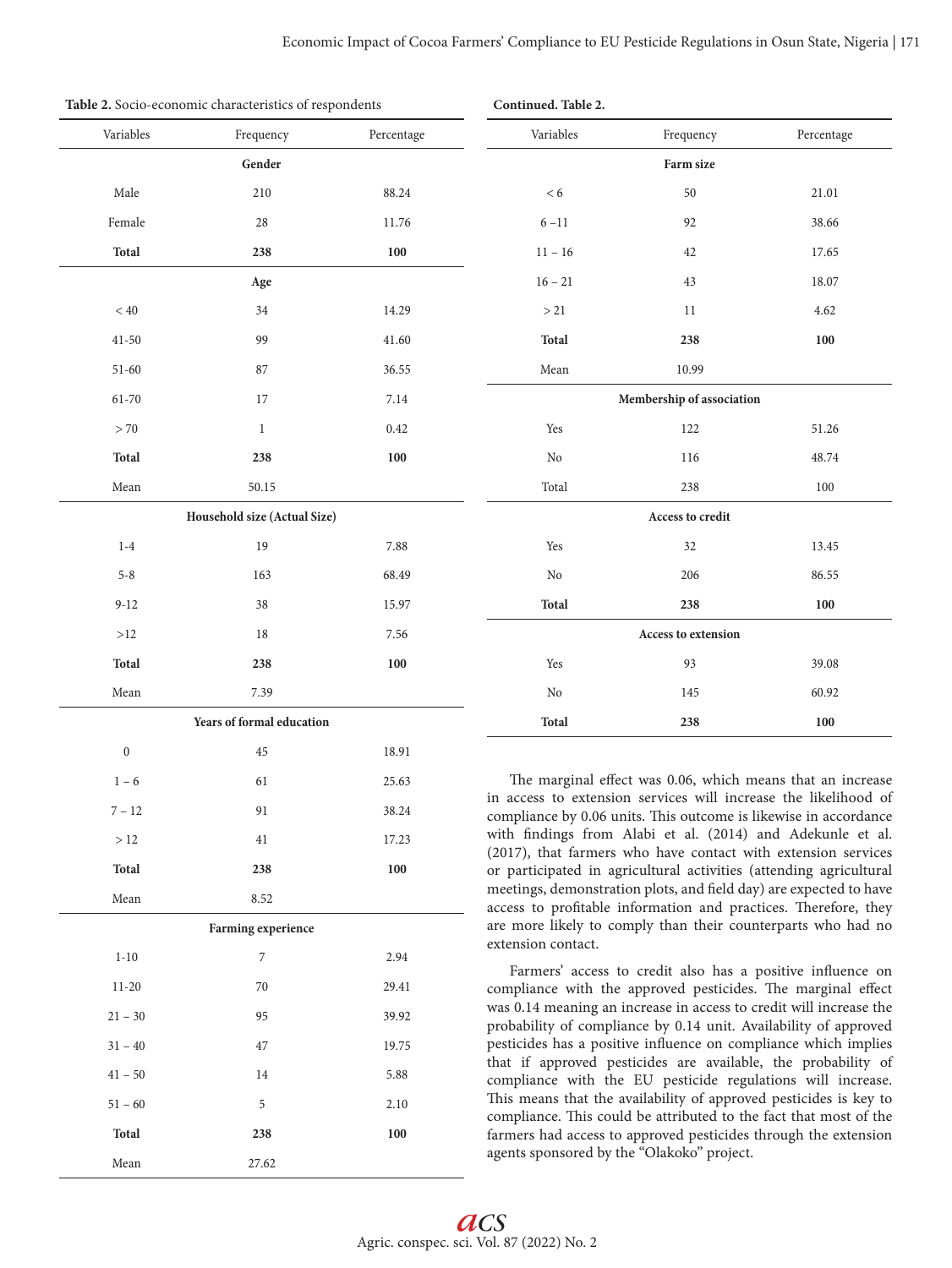| Table 3. Probit regression result on factors affecting compliance with the approved pesticides |  |  |  |
|------------------------------------------------------------------------------------------------|--|--|--|
|------------------------------------------------------------------------------------------------|--|--|--|

| Variables                                | Coefficients | Standard Error | P-value    | Marginal Effect |
|------------------------------------------|--------------|----------------|------------|-----------------|
| Age                                      | $-0.032$     | 0.024          | 0.172      | $-0.004$        |
| Sex                                      | 0.129        | 0.371          | 0.728      | 0.015           |
| <b>Education</b> years                   | 0.071        | 0.030          | $0.017**$  | 0.008           |
| Household size                           | $-0.091$     | 0.068          | 0.183      | $-0.010$        |
| Extension                                | 0.526        | 0.287          | $0.080*$   | 0.061           |
| Farming experience                       | $-0.021$     | 0.017          | 0.207      | $-0.002$        |
| Access to credit                         | 1.178        | 0.347          | $0.001***$ | 0.136           |
| Availability of pesticides               | 0.821        | 0.332          | $0.013***$ | 0.095           |
| Farming primary occupation               | $-0.157$     | 0.307          | 0.608      | $-0.018$        |
| Association                              | $-0.258$     | 0.287          | 0.367      | $-0.030$        |
| Fungicide cost/ha                        | 2.043        | 0.654          | $0.002***$ | 0.236           |
| Insecticide cost/ha                      | 2.013        | 0.493          | $0.001***$ | 0.233           |
| $\ensuremath{\mathsf{Farm}}\xspace$ size | 0.087        | 0.026          | $0.001***$ | 0.012           |
| $\_Constant$                             | 15.924       | 3.035          | 0.000      |                 |
| LR $chi2(13)$                            | 124.23       |                |            |                 |
| Prob>chi <sup>2</sup>                    | 0.000        |                |            |                 |
| Pseudo $\mathbb{R}^2$                    | 0.5023       |                |            |                 |
| Log-likelihood                           | $-60.4461$   |                |            |                 |

Note: \*\*\*, \*\*, \*, significant at *P* < 0.01, *P* < 0.05 and *P* < 0.10, respectively

The availability of approved pesticides has a marginal effect of 0.09 units. This implies that with an increase in the availability of approved pesticides, the likelihood of compliance with approved pesticides will increase by 0.09 units. The coefficients of farm size are significant. Farm size has a positive significant effect on compliance, with a marginal effect of 0.01, thereby implying that if farm size should increase, the likelihood of compliance will increase by 0.01 units. This is in contrast with the findings of Akinwale et al. (2019) that as the farm size increase, observing certification rules may increase, thereby reducing the level of compliances.

# **Impact of Compliance to EU Pesticide Regulation on Cocoa Farmers Income and Asset**

The impact of EU pesticide regulation on income and assets was estimated through three (3) different matching algorithms: Nearest neighbor, Radius, and Kernel matching. The result of covariate balancing indicators before and after matching and estimation of the average treatment effect of the treated are presented in the following sub-sections.

#### **The Propensity Score Matching Estimates**

Table 4 presents the PSM estimates result. The common support condition was enforced and the balancing property was set at a 5% level of significance in the entire estimated system. The results in the Table revealed that matching limits the control group (non-compliant) to heave the match of the subsample of noncompliant cases that are directly compared with the compliant cases. Table 4 also shows before and after matching balancing results for propensity scores for each covariate. The standardized bias change among compliant and non-compliant was used to compute the bias between treatment and control samples. It is clear that the variations between samples in the unmatched data surpass those in the samples of matched cases. The method of matching thus produces a high level of covariate balance between the treatment and control samples used in the evaluation process. Several variables such as age, farm experience, and years of formal education were statistically significant before matching, whereas the covariates and the pseudo- $R^2$  are statistically insignificant after matching. The probit result indicates that all estimations have a good matching quality.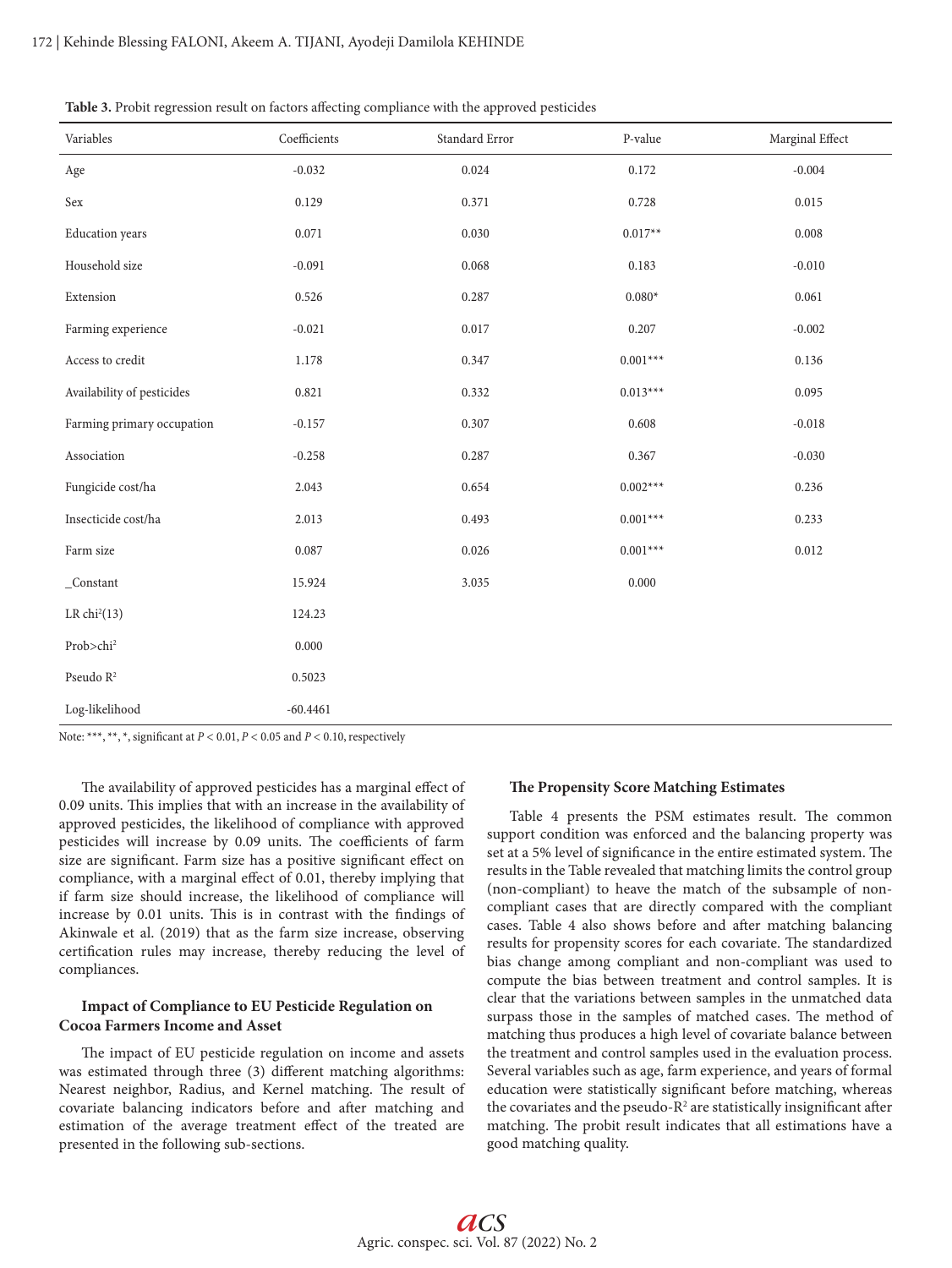|                            |               |           | Mean    |         | %[bias] Reduction - |            | t-test    |  |
|----------------------------|---------------|-----------|---------|---------|---------------------|------------|-----------|--|
| Variables                  | Sample        | Treated   | Control | %bias   |                     | T          | p> t      |  |
| Age                        | Unmatched     | 47.392    | 50.904  | $-46.5$ |                     | $-2.77***$ | 0.006     |  |
|                            | Matched       | 47.392    | 46.961  | 5.7     | 87.7                | 0.32       | 0.752     |  |
| Sex                        | Unmatched     | 0.156     | 0.10695 | 14.7    |                     | 0.98       | 0.329     |  |
|                            | Matched       | 0.156     | 0.117   | 11.5    | 21.4                | 0.57       | 0.569     |  |
| Education years            | Unmatched     | 11.176    | 7.791   | 70.2    |                     | $4.13***$  | 0.000     |  |
|                            | Matched       | 11.176    | 12.431  | $-26.0$ | 62.9                | $-1.59$    | 0.115     |  |
| Household size             | Unmatched     | 6.941     | 7.513   | $-23.7$ |                     | $-1.42$    | 0.158     |  |
|                            | $\rm Matched$ | 6.941     | 6.706   | 9.8     | 58.9                | 0.64       | 0.520     |  |
| Extension                  | Unmatched     | 0.647     | 0.321   | 68.6    |                     | $4.38***$  | 0.000     |  |
|                            | Matched       | 0.647     | 0.804   | 51.9    | $-1.79$             | $-1.79*$   | 0.077     |  |
| Farm experience            | Unmatched     | 25.471    | 28.209  | $-27.0$ |                     | $-1.69*$   | 0.093     |  |
|                            | Matched       | 25.471    | 19.784  | 56.1    | $-107.7$            | $3.39***$  | 0.001     |  |
| Access to credit           | Unmatched     | 0.372     | 0.069   | 77.8    |                     | $6.01***$  | 0.000     |  |
|                            | Matched       | 0.372     | 0.314   | 15.1    | 80.6                | 0.62       | 0.536     |  |
| Availability of pesticides | Unmatched     | 0.372     | 0.118   | 61.6    |                     | $4.43***$  | 0.000     |  |
|                            | Matched       | 0.372     | 0.431   | $-14.2$ | 76.9                | $-0.60$    | 0.549     |  |
| Farming pri. occupation    | Unmatched     | 0.705     | 0.647   | 12.5    |                     | 0.78       | 0.434     |  |
|                            | Matched       | 0.705     | 0.725   | $-4.2$  | 66.7                | $-0.22$    | 0.828     |  |
| Association                | Unmatched     | 0.509     | 0.513   | $-0.70$ |                     | $-0.04$    | 0.964     |  |
|                            | Matched       | 0.509     | 0.588   | $-15.6$ | $-2650.0$           | $-0.79$    | 0.431     |  |
| Fungicide cost/ha          | Unmatched     | 4.122     | 3.906   | 89.7    |                     | $6.07***$  | $0.000\,$ |  |
|                            | Matched       | 4.122     | 4.141   | $-7.6$  | 91.5                | $-0.45$    | 0.657     |  |
| Insecticide cost/ha        | Unmatched     | 3.766     | 3.284   | 136.9   |                     | $8.55***$  | 0.000     |  |
|                            | $\rm Matched$ | 3.766     | 3.792   | $-7.4$  | 94.6                | $-0.40$    | 0.688     |  |
| Farm size                  | Unmatched     | 11.147    | 10.95   | $3.0\,$ |                     | 0.19       | 0.849     |  |
|                            | Matched       | 11.147    | 6.682   | 68.6    | $-2162.6$           | $3.94***$  | 0.000     |  |
| LR $chi2(15)$              |               | 126.43    |         |         |                     |            |           |  |
| Prob>chi <sup>2</sup>      |               | 0.000     |         |         |                     |            |           |  |
| Pseudo $\mathbb{R}^2$      |               | 0.511     |         |         |                     |            |           |  |
| Log likelihood             |               | $-60.446$ |         |         |                     |            |           |  |

| Table 4. Indicators of covariate balancing before and after matching |  |  |
|----------------------------------------------------------------------|--|--|
|----------------------------------------------------------------------|--|--|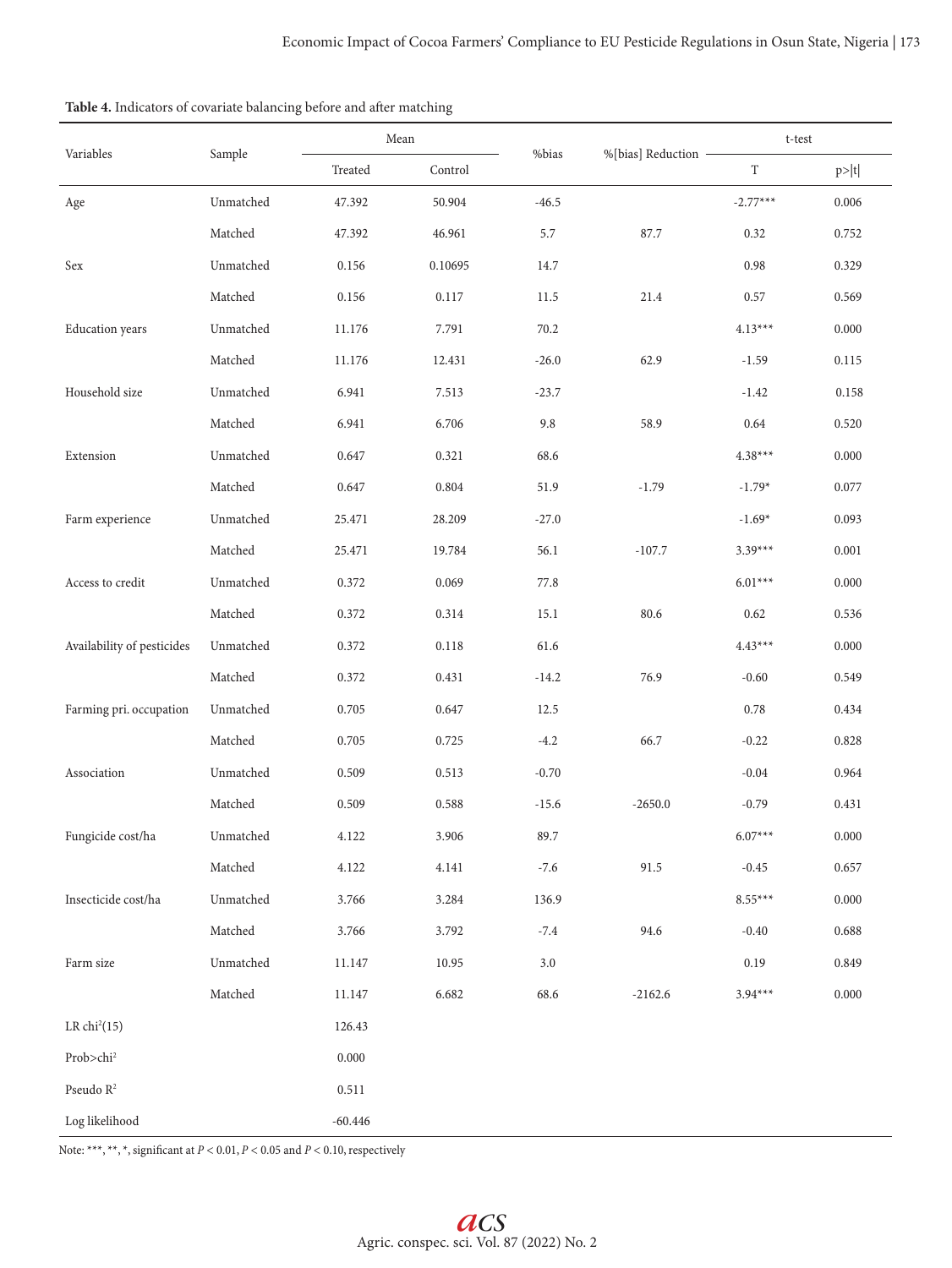The findings show that the matching procedure balances the characteristics in the treated (compliant) and untreated groups (non-compliant).

### **Impact of Compliance to EU Pesticide Regulation on Asset**

The impact of compliance to EU pesticide regulations on cocoa farmers' asset was evaluated using three (3) methods; nearest neighbor, kernel, and radius matching method. The output of the three methods produced analogous results. The results are shown in Table 5. Results showed that the value of productive assets of farmers that complied with EU pesticide regulations amount to \$826.29 while that of the farmers that did not comply with EU pesticide regulations was \$112.09. The estimated difference in the value of productive assets acquired by the farmers that complied and did not comply with EU pesticide regulations was positive "\$714.19 in favour of compliant farmers". The difference was found to be significant at 1% level. In addition, the value of nonproductive assets of farmers that complied with EU pesticide regulations amounts to \$327.39 while that of the farmers that did not comply with EU pesticide regulations was \$137.78. The estimated difference in the value of productive assets acquired by the farmers that complied and that of those who did not comply with EU pesticide regulations was positive (\$189.60 in favour of complied farmers) but the difference was found to be significant at 1% level. This suggests that compliance with the EU pesticide regulations had made compliant farmers better off than noncompliant farmers. This implies that the use of approved pesticides by sampled farmers had increased the assets of the compliant farmers.

# **Impact of Compliance to EU Pesticide Regulation on Income**

The impact of compliance to EU pesticide regulations on cocoa farmers' income was evaluated using three (3) methods; nearest neighbor, kernel, and radius matching method. The output of the three methods produced analogous results. The results are

**Table 5.** Estimates of ATT and ATE: Effect of EU Pesticide Regulation on asset

| Outcomes                |                | Nearest neighbor | Kernel matching | Radius matching |
|-------------------------|----------------|------------------|-----------------|-----------------|
| Productive asset        | Treated        | 826.293          | 821.453         | 826.293         |
| (ATT)                   | Control        | 112.094          | 104.323         | 174.555         |
|                         | Difference     | 714.198          | 717.129         | 651.738         |
|                         | Standard error | 238.865          | 280.955         | 266.262         |
|                         | t-statistics   | $2.99***$        | $2.55***$       | $2.45**$        |
| Non-productive asset    | Treated        | 327.387          | 329.309         | 327.386         |
| (ATT)                   | Control        | 137.785          | 140.925         | 197.921         |
|                         | Difference     | 189.601          | 188.385         | 129.465         |
|                         | Standard error | 69.507           | 73.999          | 68.428          |
|                         | t-statistics   | $2.73***$        | $2.55***$       | $1.89**$        |
| <b>Productive asset</b> | Treated        | 783.789          | 871.112         | 841.592         |
| (ATE)                   | Control        | 158.935          | 276.043         | 163.607         |
|                         | Difference     | 624.855          | 595.069         | 677.985         |
|                         | Standard error | 238.283          | 283.366         | 319.804         |
|                         | t-statistics   | $2.61***$        | $2.10***$       | $1.78**$        |
| Non-productive asset    | Treated        | 347.456          | 330.544         | 327.386         |
| (ATE)                   | Control        | 199.256          | 227.938         | 214.479         |
|                         | Difference     | 148.199          | 102.606         | 112.906         |
|                         | Standard error | 84.317           | 72.465          | 68.428          |
|                         | t-statistics   | $1.76**$         | 1.42            | $1.65**$        |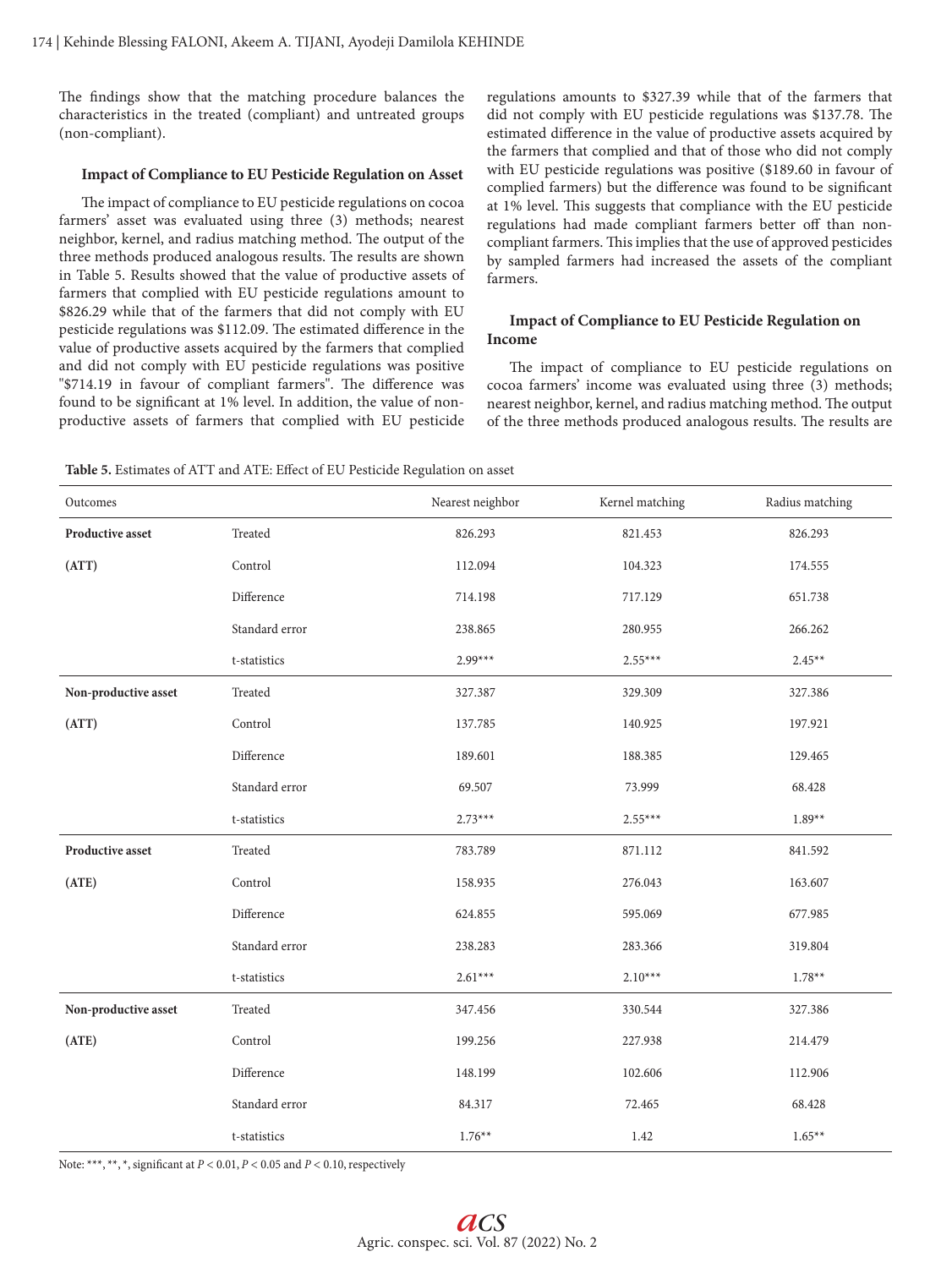shown in Table 6. Results showed that the income from cocoa by farmers that complied with EU pesticide regulations amount to \$1508.01 while that of the farmers that did not comply with EU pesticide regulations was \$1061.09. The estimated difference in the income from cocoa by the farmers that complied and those that did not comply with EU pesticide regulations was positive (\$446.92 in favour of complied farmers). The difference was found to be significant at 5% level. This suggests that compliance with the EU pesticide regulations had made compliant farmers better off than non-compliant farmers. This implies that use of approved pesticides by sampled farmers had increased the income of the compliant farmers.

# **Estimating the Impact of Compliance to EU Pesticide Regulation Using ESRM**

The ESRM was employed to evaluate the strength of the estimated impact obtained from the PSM model since the PSM model accounts only for the observable factors (Khonje et al., 2015a and Khonje et al., 2015b). Table 7 presents the ESRMbased average treatment effects of the impact of EU pesticide regulations for the outcome variables; productive assets, nonproductive assets, and cocoa income. The evaluated coefficient on the selected terms for the productive assets was \$258.79 and was statistically significant at 5%, while for non-productive assets the coefficient of the estimate was \$325.37, statistically significant at 1%. Also, cocoa income was \$488.14 and was significant at 1%, signifying that there was self-selection in compliance with the EU pesticide regulation. The ESRM-based average treatment effect estimates presented in Table 7 are close to the PSM-based estimates. Findings show that compliance with EU pesticide regulations increases cocoa farmers' income and assets. However, the significant level improves in the ESR model, which means that the model corrects for biased due to unobservable factors that PSM did not account for. This suggests that compliance with the EU pesticide regulations has made compliant farmers better off than non-compliant farmers. The use of approved pesticides by sampled farmers has increased the productive and non-productive assets and income of the compliant farmers.

# **ESRM by Full Information Maximum Likelihood for Cocoa Income**

The coefficient estimates are presented in the first, second, and third columns of Table 8 of the ESRM for the impact of EU pesticide regulation on cocoa income. The first column represents the selection model, while the second and third column represent the cocoa farmers that do not comply with the EU pesticide regulations and those that comply with EU pesticide regulations respectively.

**Table 7.** Estimates of ATT and ATE: impact of Compliance to EU Pesticide Regulation on an asset using ESM

| Outcomes                |                | <b>ATT</b> | <b>ATE</b> |
|-------------------------|----------------|------------|------------|
| Cocoa income            | Estimate       | 488.144    | 1985.240   |
|                         | Standard error | 132.449    | 131.581    |
|                         | t-statistics   | $3.69***$  | $15.1***$  |
| <b>Productive asset</b> | Estimate       | 258.791    | 1060.14    |
|                         | Standard error | 112.457    | 335.428    |
|                         | t-statistics   | $2.30**$   | $3.16***$  |
| Non-productive asset    | Estimate       | 325.371    | 472.179    |
|                         | Standard error | 34.206     | 25.376     |
|                         | t-statistics   | $9.51***$  | $18.6***$  |

Note: \*\*\*, \*\*, \*, significant at *P* < 0.01, *P* < 0.05 and *P* < 0.10, respectively

**Table 6.** An estimate of ATT and ATE: Effect of EU Pesticide Regulation on income

| Outcome      |                | Nearest neighbor | Kernel matching | Radius matching |
|--------------|----------------|------------------|-----------------|-----------------|
| Cocoa income | Treated        | 1508.013         | 6382.002        | 1407.179        |
| (ATT)        | Control        | 1061.097         | 4294.232        | 808.287         |
|              | Difference     | 446.916          | 2087.771        | 598.893         |
|              | Standard error | 231.049          | 1367.317        | 182.253         |
|              | t-statistics   | $1.93**$         | 1.58            | $3.29***$       |
| Cocoa income | Treated        | 1432.454         | 1527.888        | 1455.812        |
| (ATE)        | Control        | 1022.279         | 1100.809        | 1076.519        |
|              | Difference     | 410.175          | 427.079         | 379.293         |
|              | Standard error | 197.199          | 221.284         | 210.996         |
|              | t-statistics   | $2.08**$         | $1.93**$        | $1.80***$       |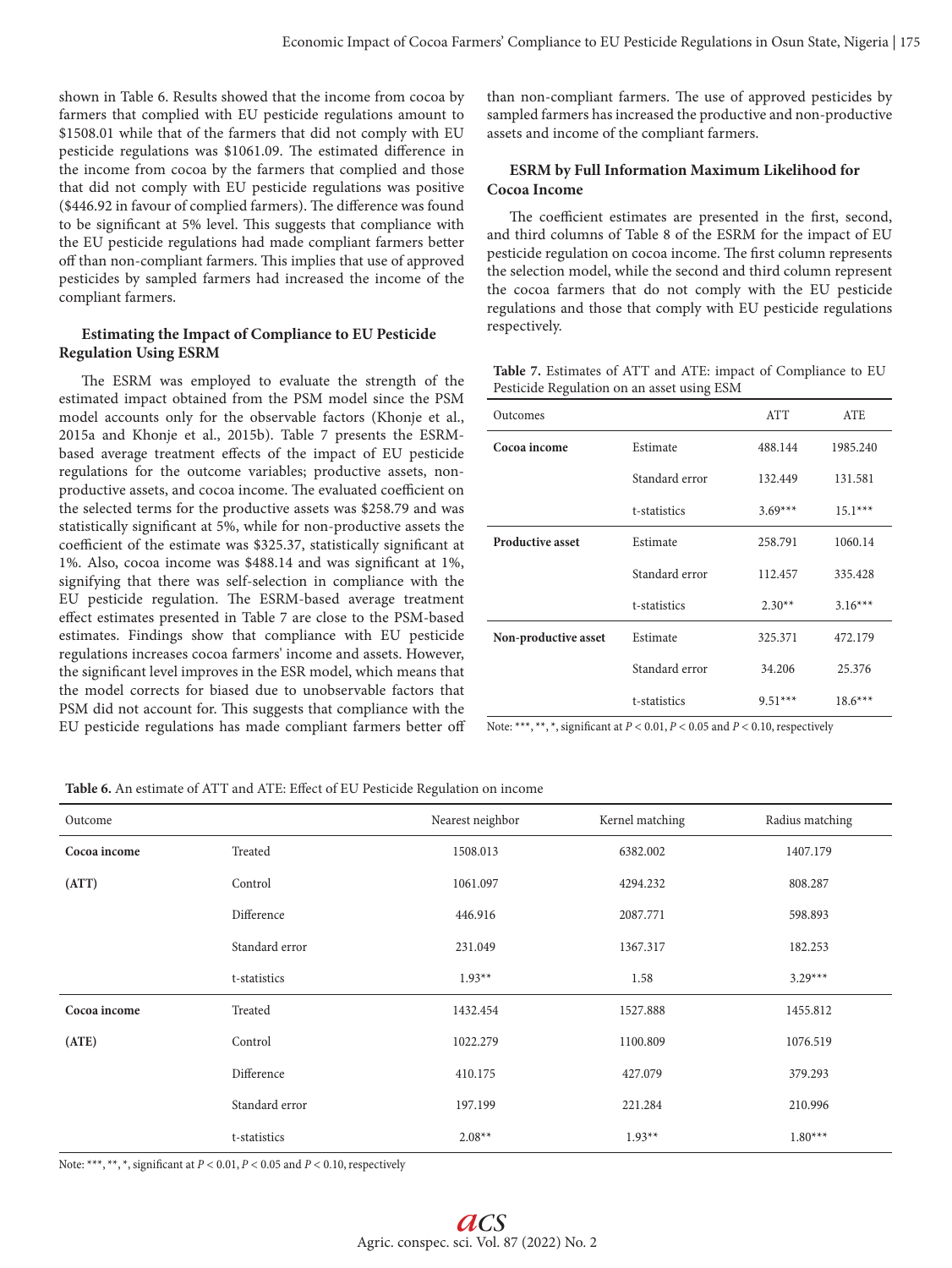Age, sex, and primary occupation are statistically significant but have a negative coefficient in explaining the differences in the cocoa income amid the cocoa farmers that do not comply with EU pesticide regulations. A decrease in age will lead to non-compliances and also those that farming is not their main occupation are likely not going to comply and in return reduce their income from cocoa. Likewise, male farmers are not likely to comply. Furthermore, education, household size, farm size, and insecticide cost/ha have positive coefficients and are significant. This implies that an increase in education will increase compliance while increasing their income from cocoa farming. Also, a large household size will increase compliance likewise an increase in the price of insecticides will also increase compliance

with the EU pesticide regulations and in return increase their income from cocoa. In addition, sex and farming experience are statistically significant but have negative coefficients in explaining the differences in the cocoa income amidst the cocoa farmers that do comply with EU pesticide regulations. This implies that female farmers are more likely to comply with the regulation, a decrease in the level of farming experience will likewise increase the level of compliance and in return increase their income from cocoa. On the other hand, education, household size, farming primary occupation, and farm size have a positive coefficient and are statistically significant. This infers that farmers with higher educational level and large farm sizes will comply with the regulations and also increase their income from cocoa.

| Variables                  | Selection            | Non-compliances        | Compliances         |
|----------------------------|----------------------|------------------------|---------------------|
| Age                        | $-0.027(0.020)$      | $-0.011(0.002)$ ***    | $-0.001(0.003)$     |
| Sex                        | 0.145(0.393)         | $-0.152(0.086)$ *      | $-0.134(0.048)$ *** |
| <b>Education</b> years     | $0.063(0.032)$ **    | $0.013(0.003)$ ***     | $0.012(0.004)$ ***  |
| Household size             | $0.066(0.007)$ ***   | $0.057(0.007)$ ***     | $0.066(0.007)$ ***  |
| Extension                  | $0.518(0.303)*$      | 0.066(0.050)           | $-0.031(0.035)$     |
| Farming experience         | $-0.011(0.017)$      | 0.001(0.002)           | $-0.004(0.002)*$    |
| Access to credit           | 0.986(0.356)         | 0.157(0.091)           | $-0.061(0.069)$     |
| Farming primary occupation | $-0.208(0.275)$      | $-0.068(0.042)$ *      | $0.084(0.038)$ **   |
| Association                | 0.001(0.278)         | $-0.015(0.038)$        | $-0.013(0.039)$     |
| Fungicide cost/ha          | 0.406(0.261)         | $-0.013(0.040)$        | $-0.014(0.025)$     |
| Insecticide cost/ha        | $0.903(0.262)$ ***   | $0.111(0.051)$ ***     | $-0.028(0.036)$     |
| Farm size                  | $0.079(0.021)$ ***   | $0.006(0.003)$ **      | $0.012(0.004)$ ***  |
| Available                  | $0.729(0.440)*$      |                        |                     |
| _Constant                  | $-12.080(3.129)$ *** | 11.781 $(0.472)$ ***   | $12.82(0.430)$ ***  |
| $/$ Ins 0                  | $-1.439(0.067)$ ***  |                        |                     |
| $/$ Ins $1$                | $-2.167(0.175)$ ***  |                        |                     |
| /r0                        | $-0.726(0.285)$ ***  |                        |                     |
| /r1                        | $-0.259(0.724)$      |                        |                     |
| Sigma_0                    | $0.236(0.016)$ ***   |                        |                     |
| Sigma_1                    | $0.114(0.020)$ ***   |                        |                     |
| $Rho_0$                    | $-0.621(0.175)$ ***  |                        |                     |
| $Rho_1$                    | $-0.254(0.678)$      |                        |                     |
| LR test of indep. Eqns     | $Chi2(12) = 138.500$ | $Prob > Chi^2 = 0.000$ |                     |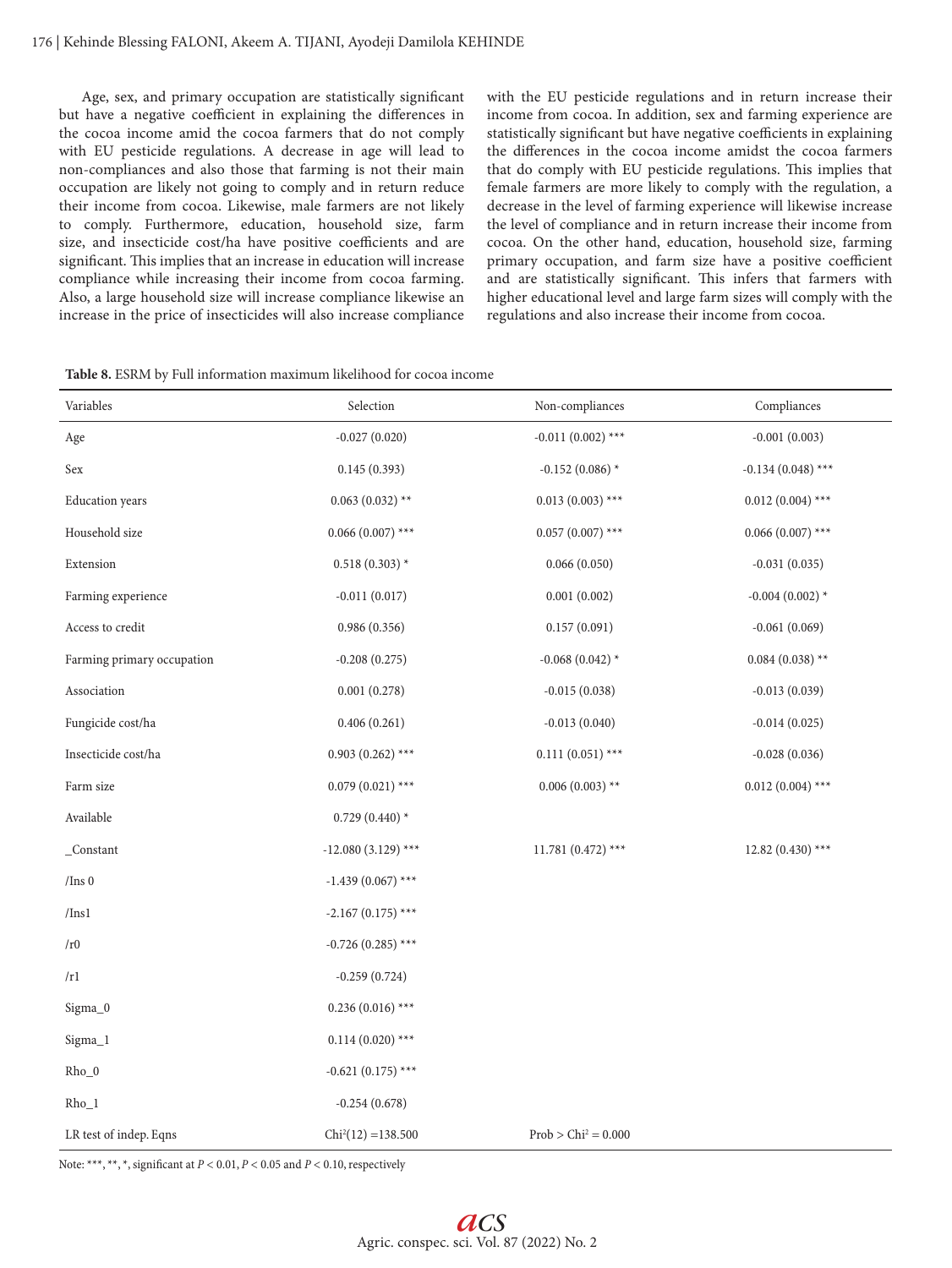The rho\_0 and rho\_1 correlation coefficient are both negative but are statistically significant only for the compliance equation and the cocoa income of those cocoa farmers who do not comply. Meanwhile, rho\_0 is negative and statistically significantly changed from zero, the model recommends that farmers who decide not to comply with the EU pesticide regulations have higher cocoa income than random farmer from the sample would have achieved. Those cocoa farmers who complied are not worse or better than a random farmer. The probability ratio assessment for mutual independence of the three equations is statistically significant at 1%, which infers that these three models are not mutually independent and ought not to be disjointed.

# **ESRM by Full Information Maximum Likelihood for Non-Productive Asset**

The coefficient estimates are presented in the first, second, and third columns of Table 9 of the endogenous switching regression model for the impact of EU pesticide regulation on the non-productive assets. The first column represents the selection model, while the second and third column represent the cocoa farmers that do not comply with the EU pesticide regulations and those that comply with EU pesticide regulations respectively. Farming as a primary occupation has a negative coefficient and is statistically significant in explaining the differences in nonproductive assets amid the farmers that do not comply with EU

**Table 9.** ESRM by Full information maximum likelihood for non-productive asset

| Variables                  | Selection            | Non-compliances_0     | Compliances_1        |
|----------------------------|----------------------|-----------------------|----------------------|
| Age                        | $-0.025(0.021)$      | 0.011(0.009)          | 0.021(0.023)         |
|                            |                      |                       |                      |
| Sex                        | 0.145(0.364)         | 0.090(0.216)          | $-0.414(0.327)$      |
| <b>Education</b> years     | $0.063(0.031)$ **    | $0.041(0.014)$ ***    | $0.056(0.027)$ **    |
| Household size             | $-0.073(0.056)$      | 0.040(0.028)          | $0.126(0.052)$ ***   |
| Extension                  | $0.518(0.250)$ **    | $-0.143(0.191)$       | $-0.036(0.201)$      |
| Farming experience         | $-0.011(0.014)$      | $-0.004(0.008)$       | $-0.021(0.015)$      |
| Access to credit           | $0.986(0.467)$ **    | $-0.183(0.533)$       | $-0.079(0.265)$      |
| Farming primary occupation | $-0.207(0.271)$      | $-0.598(0.133)$ ***   | 0.447(0.290)         |
| Association                | 0.001(0.326)         | $-0.013(0.129)$       | $-0.177(0.204)$      |
| Fungicide cost/ha          | $0.406(0.248)*$      | $-0.072(0.138)$       | $-0.092(0.188)$      |
| Insecticide cost/ha        | $0.903(0.224)$ ***   | $-0.030(0.209)$       | $-0.062(0.161)$      |
| Farm size                  | 0.079(0.023)         | 0.020(0.014)          | $-0.006(0.018)$      |
| Available                  | $0.729(0.338)$ **    |                       |                      |
| $\_Constant$               | $-12.080(2.734)$ *** | $11.009(2.127)$ ***   | 11.791 $(2.469)$ *** |
| /Ins $0$                   | $-0.129(0.50)$ ***   |                       |                      |
| $/$ Ins $1$                | $-0.261(0.119)$ **   |                       |                      |
| /r0                        | $-0.219(0.750)$      |                       |                      |
| /r1                        | $-0.603(0.306)$ **   |                       |                      |
| Sigma_0                    | $0.878(0.044)$ ***   |                       |                      |
| Sigma_1                    | $0.770(0.091)$ ***   |                       |                      |
| $Rho_0$                    | $-0.215(0.715)$      |                       |                      |
| $Rho_1$                    | $-0.539(0.217)$ ***  |                       |                      |
| LR test of indep. eqns     | $Chi2 (12) = 61.160$ | $Prob > Chi2 = 0.000$ |                      |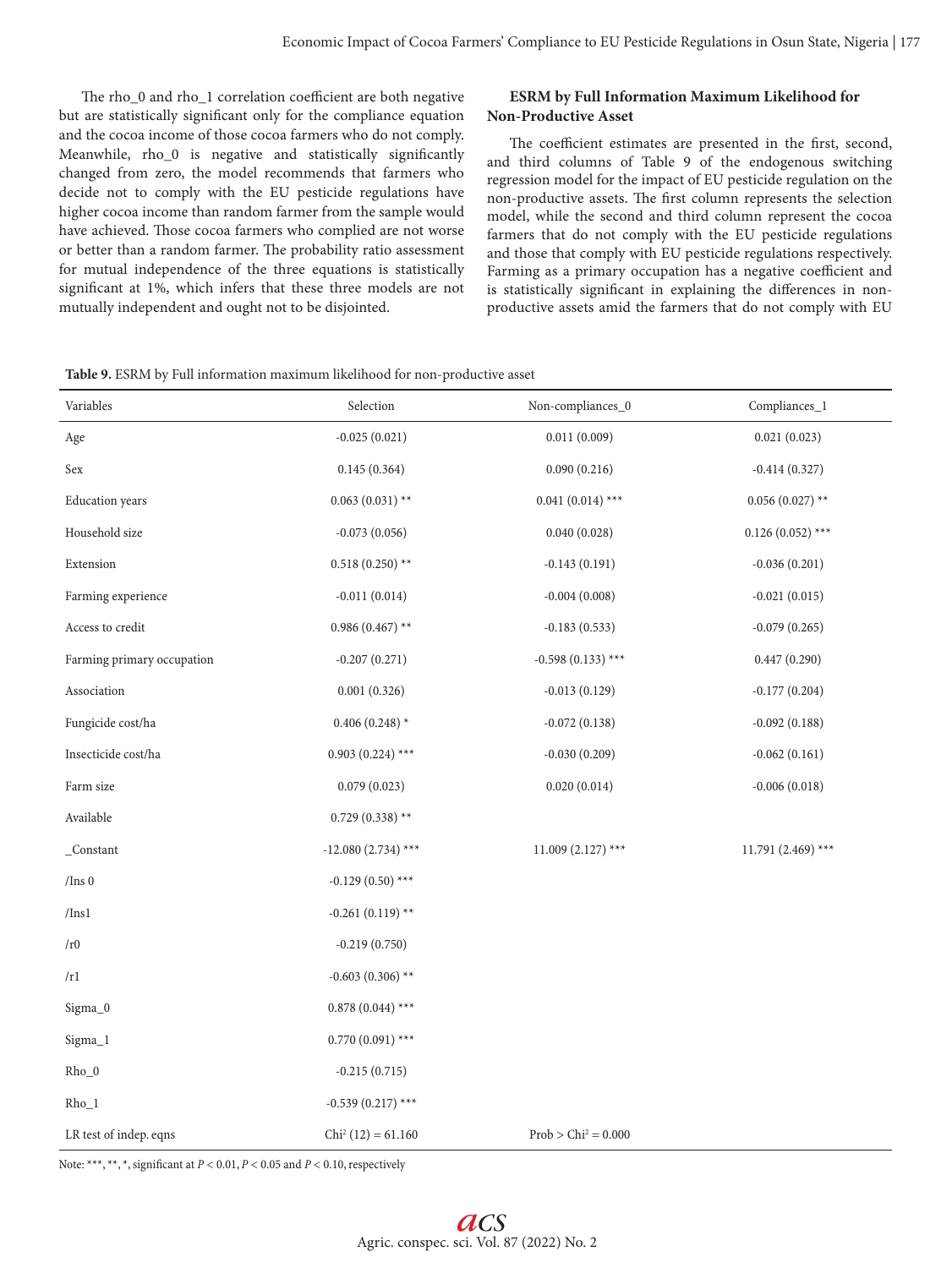pesticide regulations. This suggests that those farmers whose main occupation is not farming will reduce the acquisition of nonproductive assets, while education has positive coefficients and is significant, implying that an increase in the level of education will lead to non-compliance with the regulations. In the same vein, education and household size also have positive coefficients and are statistically significant in elucidating the differences in nonproductive assets amidst the farmers that do comply with EU pesticide regulations. This suggests that an increase in educational level and household size will lead to an increase in the acquisition of non-productive asset. The rho\_0 and rho\_1 correlation coefficient are both negative but are statistically significant only for the compliance equation and the non-productive asset of those cocoa farmers who do not comply. Meanwhile, rho\_1 is negative and statistically significantly changed from zero, the model recommends that farmers who choose to comply with the EU pesticide regulations have higher non-productive assets than random farmer from the sample would have achieved. Those farmers who do not comply are not better or worse than a random farmer. The likelihood ratio assessment for mutual independence of the three equations is statistically significant at 1%, which infers that these three models are not mutually independent and ought not to be disjointed.

**Table 10.** ESRM by Full information maximum likelihood for productive asset

| Variables                  | Selection            | Non-compliances     | Compliances           |
|----------------------------|----------------------|---------------------|-----------------------|
| Age                        | $-0.025(0.021)$      | $-0.003(0.054)$     | 0.099(0.150)          |
| Sex                        | 0.145(0.354)         | 3.393 (1.065) ***   | $-0.032(2.238)$       |
| <b>Education</b> years     | $0.063(0.029)$ **    | 0.014(0.078)        | $0.422(0.243)$ *      |
| Household size             | $-0.073(0.054)$      | $0.358(0.148)$ ***  | 0.339(0.357)          |
| Extension                  | $0.518(0.267)$ **    | $-0.189(1.020)$     | 0.433(1.748)          |
| Farming experience         | $-0.011(0.014)$      | 0.004(0.049)        | $-0.042(0.093)$       |
| Access to credit           | $0.986(0.335)$ ***   | 0.960(1.328)        | $3.880(2.272)$ *      |
| Farming primary occupation | $-0.207(0.263)$      | $-0.473(0.910)$     | 0.932(1.836)          |
| Association                | 0.001(0.298)         | 0.230(0.840)        | $-2.681(1.925)$       |
| Fungicide cost/ha          | 0.406 (0.244) $*$    | $-1.633(0.865)$ **  | $-0.057(1.399)$       |
| Insecticide cost/ha        | $0.903(0.232)$ ***   | 0.560(0.854)        | 1.505(1.533)          |
| Farm size                  | $0.079(0.019)$ ***   | $-0.060(0.070)$     | $-0.011(0.162)$       |
| Available                  | 0.729(0.460)         |                     |                       |
| $\_Constant$               | $-12.080(2.400)$ *** | $17.274(8.627)$ *** | $-17.759(19.329)$ *** |
| /Ins $0$                   | $1.685(0.038)$ ***   |                     |                       |
| /Ins1                      | $1.673(0.208)$ ***   |                     |                       |
| /r <sub>0</sub>            | $-0.177(0.352)$      |                     |                       |
| /r1                        | $0.870(0.459)$ **    |                     |                       |
| Sigma_0                    | 5.394 (0.209) ***    |                     |                       |
| Sigma_1                    | 5.330 (1.108) ***    |                     |                       |
| $Rho_0$                    | $-0.175(0.341)$      |                     |                       |
| $Rho_1$                    | $-0.701(0.233)$ ***  |                     |                       |
| LR test of indep. Eqns     | $Chi2 (12) = 28.15$  | Prob> $Chi^2=0.005$ |                       |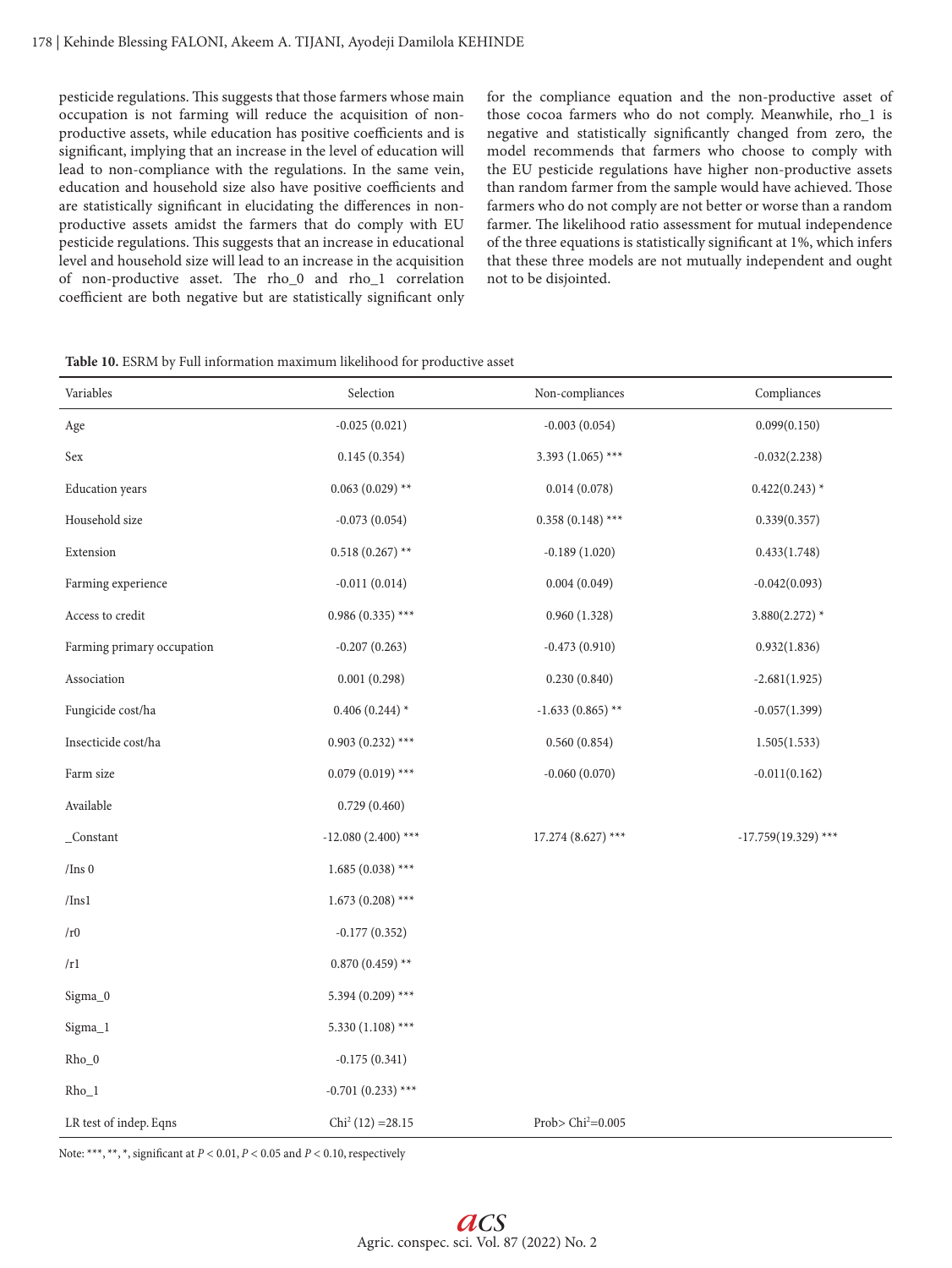# **ESRM by Full Information Maximum Likelihood for Productive Asset**

The coefficient estimates are presented in the first, second and third columns of Table 10 of the ESRM for the impact of EU pesticide regulation on productive asset. The first column represents the selection model, while the second and third column represent the cocoa farmers that do not comply with the EU pesticide regulations and those that comply with EU pesticide regulations respectively. Fungicide cost/ha has negative coefficient and is statistically significant in elucidating the differences in productive assets amidst the farmers that do not comply with EU pesticide regulations. However, sex and household size have positive coefficients and are significant. On the other hand, access to credit and education also have positive coefficients and are statistically significant in elucidating the differences in non-productive assets amidst the farmers that do comply with EU pesticide regulations. The correlation coefficient rho\_0 is negative while rho\_1 is positive, but are statistically significant only for the correlation between the compliance equation and the productive assets of those farmers who do comply. Meanwhile, rho\_1 is positive and statistically significantly changed from zero. The model recommends that farmers who decide to comply with the EU pesticide regulations have lower productive assets than a random farmer from the sample would have achieved. Those farmers who do not comply are not better or worse than random farmers. The likelihood ratio assessment for mutual independence of the three equations is statistically significant at 1%, which infers that these three models are not mutually independent and ought not to be disjointed.

# **Conclusion and Recommendation**

This study examined the economic impact of EU pesticide regulation on cocoa farmers in Osun State, Nigeria. T h e results showed that the majority of cocoa farmers were male (88.24%) and married (95.38%). The results also revealed that the majority (78.15%) of the farmers were within the 41-60 years of age bracket with a mean age of 50 years. To determine the factors affecting compliance with the EU pesticide regulations, the probit regression model was used. The result revealed that the Chi-square estimate (124.23) with a value of 0.0000 shows that the model was statistically significant at a 1% level. Out of the thirteen independent variables used in the model, seven variables were found to be significant variables affecting compliance with the EU pesticide regulations. The variables are years of formal education, extension services, access to credit, insecticide price, fungicide price, farm size, and availability of pesticides. The propensity score matching result shows that there were significant differences in assets and income of the farmers that complied and those that did not comply with estimated differences of \$446.92 and \$714.19 in assets and income respectively. The likelihood of cocoa farmers' compliance with the EU pesticide regulations was positively influenced by access to extension agents, availability of the approved pesticides and access to credit. The study also revealed that there were significant differences in an asset acquired by the farmers that complied and those that did not comply with an estimated difference of \$446.91 and \$714.19, based on the results of the study. The study suggests that cocoa farmers' access to extension services needs to be improved as this will help to

provide them with adequate information that can increase their level of compliance with the EU pesticide regulations. The study also suggests the implementation of policies or programmes that will increase cocoa farmers' access to credit in the study area. This credit could also be in the form of improved and approved agricultural inputs such as approved pesticides that the farmers can secure at the beginning of the farming season and then pay back after the sales of their cocoa beans.

# **Acknowledgements**

We are obliged to the farmers who took out time in filling the questionnaire and also to the enumerators who participated in the data collection.

## **References**

- Adekunle C. P., Akinbode S. O., Akerele D., Oyekale T. O., Koyi O. V. (2017) Effects of Agricultural Pesticide Utilization on Farmers' Health. Nigerian Journal of Agricultural Economics (NJAE) 7 (1): 73–88. doi: 10.22004/ag.econ.268438
- Aikpokpodion P. E., Lajide A. F., Aiyesanmi A. F., Lacorte S. (2012) Residues of Dichlorodiphenyltrichloroethane (DDT) and Its Metabolites in Cocoa Beans from Three Cocoa Ecological Zones in Nigeria. Eur J Appl Sci. 4 (2): 52-57
- Akinnagbe O. M. (2015) Evaluation of Constraints to Implementation and Adoption of Cocoa Resuscitation Programme in Southwest Nigeria. Applied Tropical Agriculture 20 (1): 42-47
- Akinola A. A., Sofoluwe N. A. (2012) Impact of Mulching Technology Adoption on Output and Net Return to Yam Farmers in Osun State, Nigeria. Agrekon 2 (51): 75-92
- Akinwale J. A., Ojerinde K. D., Owoade E. O. (2019) Determinants of Farm Certification Compliance for Sustainable Cocoa Production in Ondo State, Nigeria. J Agric Environ Int Dev. 113 (1); 97-112. doi: 10.12895/jaeid.20191.930
- Alabi O. O., Lawal A. F., Coker A. A., Awoyinka Y. A. (2014) Probit Model Analysis of Smallholder Farmers' Decision to Use Agrochemical Inputs in Gwagwalada and Kuje Area Councils of FCT, Nigeria. Int J Food Agric Econ. 2 (1): 85-93
- Araar A. (2015) The treatment effect: Comparing the ESR and PSM methods with an artificial Example. Technical Note.
- CBI (Ministry of Foreign Affairs) (2016) CBI Trade Statistics : Cocoa in Europe: 1–9. Available at: from www.cbi.eu/market-information [Accessed 27 12. 2019].
- FAOSTAT. (2019). Food and Agriculture Organization. Available at: http://www.fao.org/faostat/en/#data [Accessed 27 12. 2019].
- Gertler P. J., Martinez S., Premand P., Rawlings L. B., Vermeersch C. M. J. (2011) Impact Evaluation in Practice. The International Bank for Reconstruction and Development/ The World Bank, pp. 1-244
- International Cocoa Oraganisation ICCO, (2005). "Inventory of the Health and Nutritional Attributes of Cocoa and Chocolate." International Cocoa Organization. PRC/3/4/Rev. 1: 1-14
- International Cocoa Oraganisation ICCO, (2010) Capacity Building Programme on Pesticide Residues and building: 1-22.
- International Cocoa Oraganisation ICCO, (2018) Production of Cocoa Beans. Quarterly Bulletin of Cocoa Statistics, 44(3): 1
- Kang J. W., Ramizo D. M. (2017) Impact of Sanitary and Phytosanitary Measures and Technical Trade Barriers on International Trade. Munich Personal RePEc Archive Paper No. 82352
- Kehinde A. D., Adeyemo R. (2017). Probit Analysis of Factors Affecting Improved Technologies Dis-Adoption in Cocoa-Based Farming Systems of Southwestern Nigeria. Int J Agric Econ. 2(2), 35-41. doi: 10.11648/j.ijae.20170202.12
- Kehinde A. D. and Kehinde M. A. (2020). The Impact of Credit Access and Cooperative Membership on Food Security of Rural Households in South-Western Nigeria. Journal of Agribusiness and Rural Development 57 (3): 255-268. doi: 10.17306/J.JARD.2020.01337